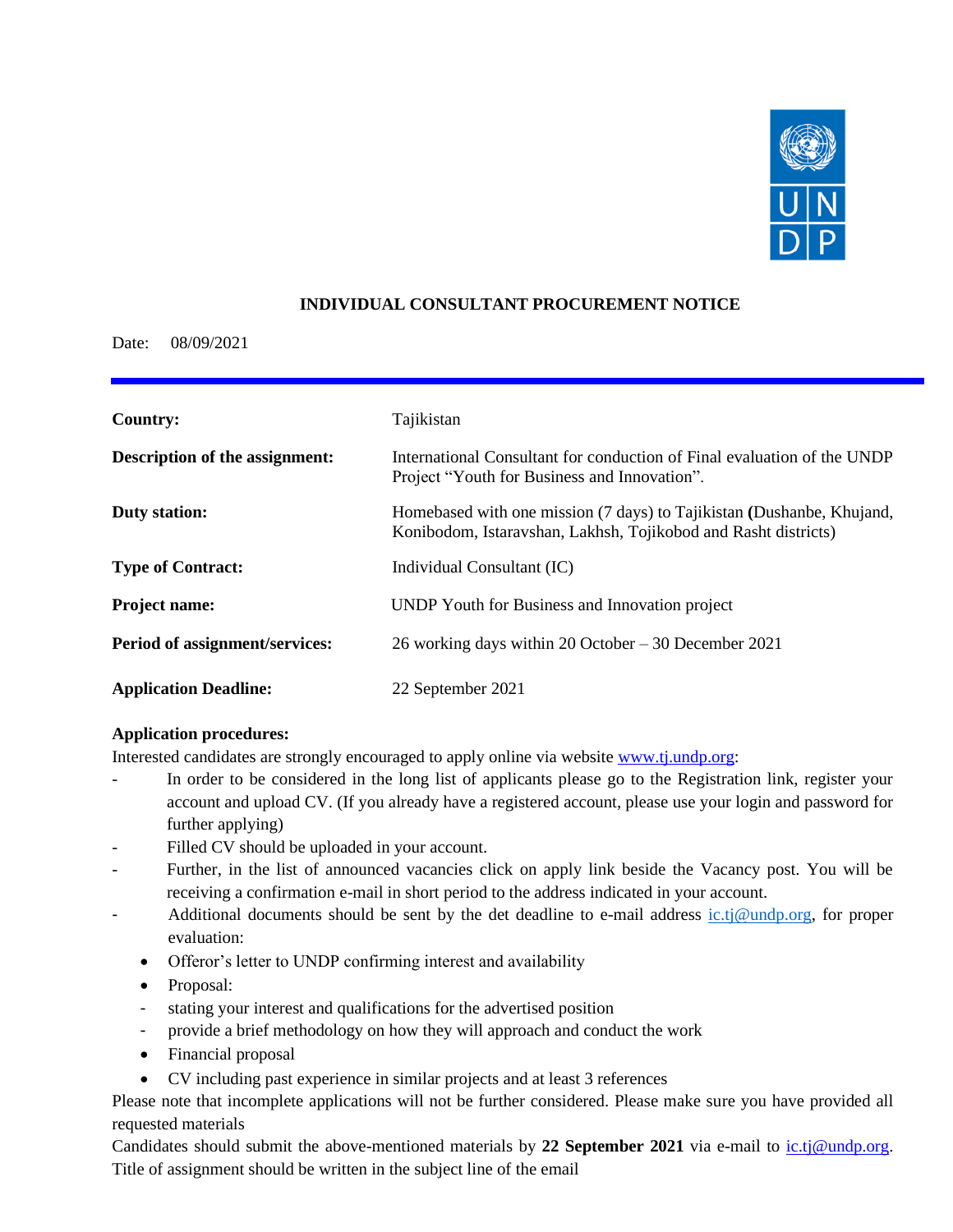Any request for clarification must be sent in writing, or by standard electronic communication to the address or email: [ic.tj@undp.org.](mailto:ic.tj@undp.org)

## **I. BACKGROUND**

The project "Youth for business and innovation" is addressing the economic vulnerability and social exclusion of young people of age 15-29 in Tajikistan, with a special focus on youth living in the remote areas of GBAO, Rasht and Sughd. The project promotes youth's engagement in sustainable entrepreneurship, innovative and inclusive local development through development of young people's skills for innovations and business. The project also promotes youth-led local initiatives and overall empowerment of youth as proactive development agents in the context of Agenda 2030. All interventions proposed within the project are aligned with the national development priorities which are expected to push forward the SDG localization in close partnership with the Government of Tajikistan (both national and sub-national levels), private sector, as well as civil society organizations (CSO's) and development partners.

The project reinforces and complements the results of the past and on-going projects of the UNDP Communities Programme in youth empowerment and inclusive economic development. The project outcome, outputs and activities aimed at bringing innovations will be leveraged by the parallel funding coming from other youth- and innovation-focused projects of UNDP. The Project envisages development of modern employable business skills as well as skills for innovation for young men and women in order to increase the number of decent jobs for youth in agribusiness, sustainable tourism and green technologies for rural development. The project objectives will be achieved through interconnected complex of activities including but not limited to vocational trainings to meet the rising local demand for new skills, support to start-ups, trainings for innovations in business, knowledge and experience exchange at the national and international level, strengthening capacities of decision makers for youthfriendly policies, institutions, etc.

The main Components/Outputs of the project are:

1. Enhanced skills and knowledge of youth on innovative entrepreneurship and business

2. Improved access of youth to new vocational skills and local productive capacities that are sustainable, employment- and livelihood intensive

UNDP within its "Youth for Business and Innovation" project plans to engage national consultant on youth empowerment in rural areas of Tajikistan, particularly conducting needs assessment, organization of master classes, trainings, introducing innovations in rural development. National consultant should ensure cooperation with partners, particularly local governments, universities, farmers, CSOs and private sector representatives.

## **II. DUTIES AND RESPONSIBILITIES:**

The International Consultant will assess the progress of the Project "Youth for Business and Innovation" against stated outputs, as well as identify issues and recommend course corrections. Evaluation will also highlight issues and challenges affecting effective and efficient implementation of outputs and their contribution to project outcomes and impact.

The evaluator should submit the following deliverables:

- Inception report detailing the reviewer's understanding of what is being evaluated, why it is being evaluated, and how (methodology) it will be evaluated. The inception report should also include a proposed schedule of tasks, evaluation tools, activities and deliverables.
- Evaluation matrix that includes key criteria, indicators and questions to capture and assess them.
- Evaluation debriefing- immediately after completion of data collection, the evaluator should provide preliminary debriefing and findings to the UNDP/Project team.
- Draft Evaluation report for review and comments.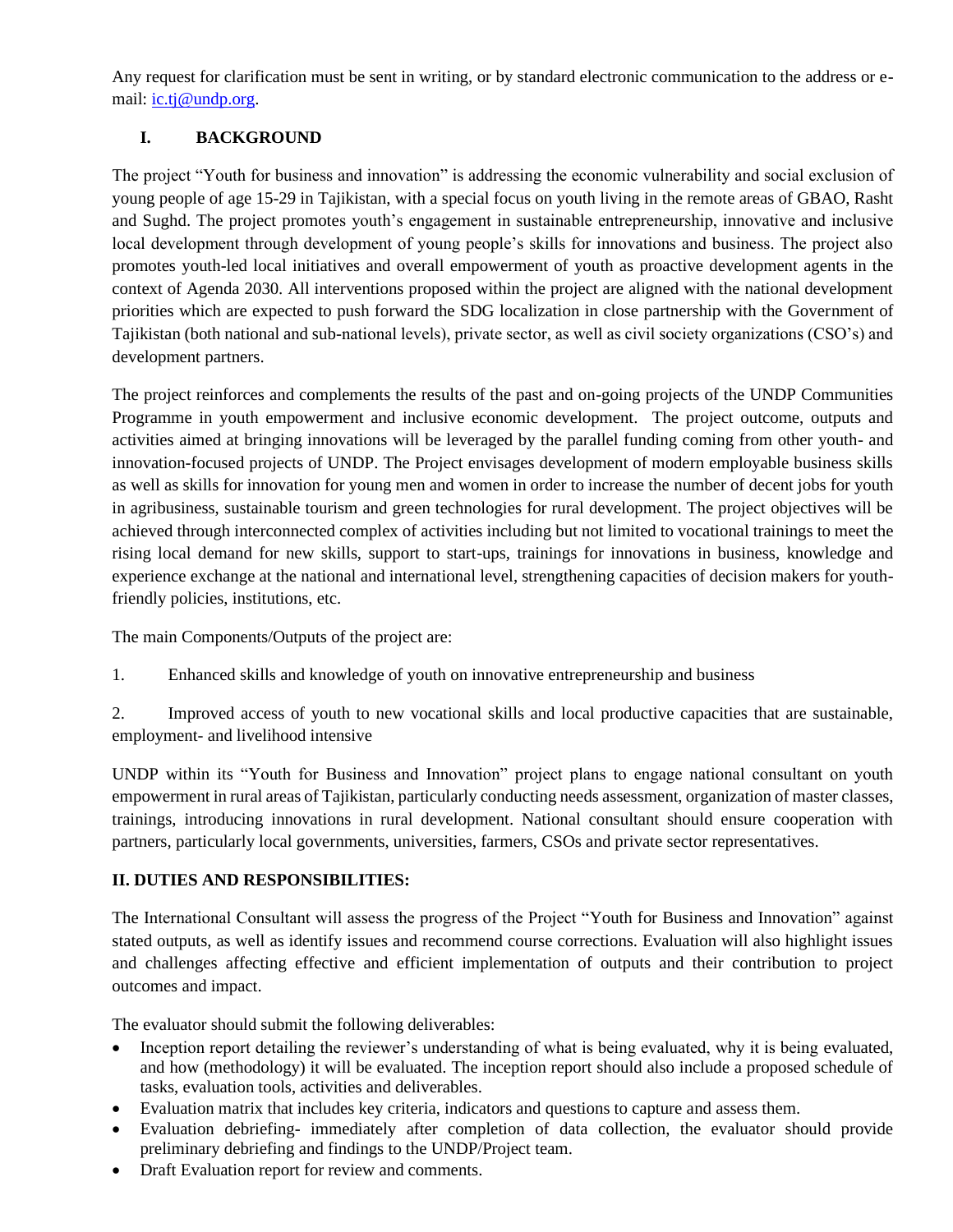- Evaluation Audit Trail The comments on the draft report and changes by the evaluator in response to them should be retained by the consultant team to show how they have addressed comments.
- Final report within stipulated timeline with sufficient detail and quality by incorporating feedback from the concerned parties.
- An exit presentation on findings and recommendations.

### *For detailed information, please refer to annex 3 - Terms of Reference.*

## **III. REQUIREMENTS FOR EXPERIENCE AND QUALIFICATIONS:**

#### **Corporate Competencies**

- Demonstrates integrity by modeling the UN's values and ethical standards;
- Promotes the vision, mission, and strategic goals of UNDP;
- Displays cultural, gender, religion, race, nationality and age sensitivity and adaptability;
- Treats all people fairly without favoritism;
- Fulfills all obligations to gender sensitivity and zero tolerance for sexual harassment.

#### **Functional Competencies**

- Maintains and establishes network of contacts with national counterparts and development partners for information sharing and responding to capacity development request;
- Analyzes and selects materials for strengthening strategic alliances with partners and stakeholders;
- Technical expertise in area-based development process;
- Demonstrates good knowledge of Integrated Rural Development strategies, and good understanding on Local Development issues;
- Relevant international experience and cross-cultural communication skills;
- Proven interpersonal skills;
- Attitude and ability to motivate people;
- Flexibility and resourcefulness;
- Computer skills (common software programmes).

#### **Academic Qualifications:**

Advanced university degree (at Master level or equivalent) in social sciences, economic development, management, sustainable development or related field is required.

#### **Professional experience.**

- At least 7 years of demonstrated work experience in the field of project implementation, monitoring and/or project design in development sectors;
- Demonstrated experience of conducting similar evaluations of development projects related to youth development, livelihood promotion, sustainable economic development or related areas;
- Adequate knowledge on gender equality, youth policies and human rights issues;
- Strong analytical and report writing skills;
- Excellent command in different data collection methods including FGDs, KIIs and Social Surveys

#### **Knowledge of languages:**

- Fluency in English, knowledge of Russian is an asset.

#### **Methodology:**

• Brief methodology on how you will approach and conduct the work.

## **IV. DOCUMENTS TO BE INCLUDED WHEN SUBMITTING THE PROPOSALS:**

Interested individual consultants must submit the following documents/information to demonstrate their qualifications: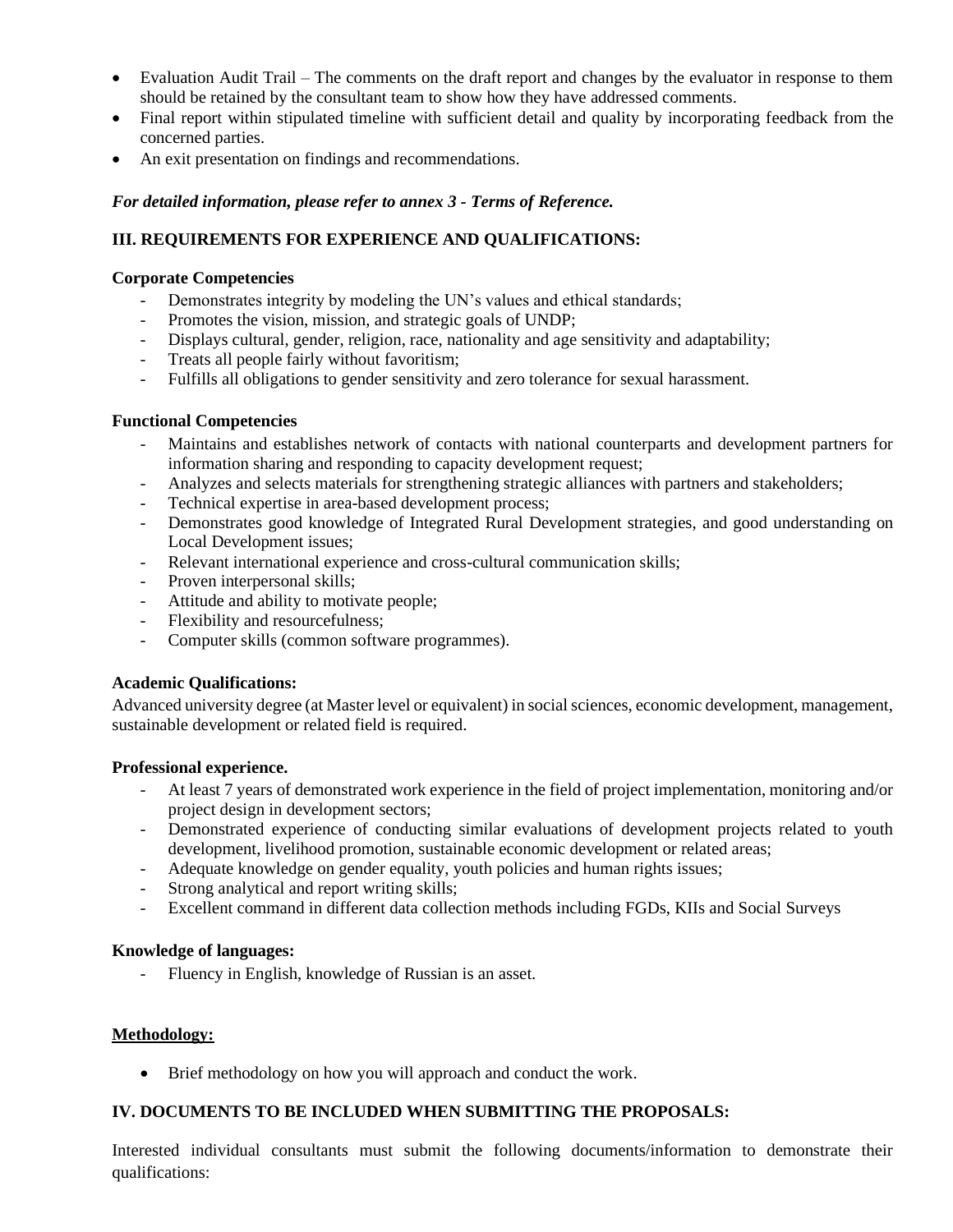- 1. Offeror's letter to UNDP confirming interest and availability (Annex 1)
- 2. Proposal:

(i) Explaining why you are the most suitable for the work

(ii) Provide a brief **methodology** on how you will approach and conduct the work. The Methodology is a subject for evaluation.

3. Financial proposal:

The financial proposal must indicate the lump sum fee, which is required for the execution of tasks. To submit Financial Proposal, please use the Template of Submission of Financial Proposal provided in Annex 2**.**

3. P11 form/personal CV including past experience in similar projects and at least 3 references.

## **V. FINANCIAL PROPOSAL**

### **Lump sum contracts**

The financial proposal shall specify a total lump sum amount, and payment terms around specific and measurable (qualitative and quantitative) deliverables (i.e. whether payments fall in installments or upon completion of the entire contract). Payments are based upon output, i.e. upon delivery of the services specified in the TOR. In order to assist the requesting unit in the comparison of financial proposals, the financial proposal will include a breakdown of this lump sum amount (including travel, per diems\*, and number of anticipated working days).

Local consultants will be paid in National Currency of Republic of Tajikistan based at the UN exchange rate on the day of payment. Payment will be made via Bank transfer to Vendor's Bank account.

At any time upon the submission of the proposal, no price variation due to escalation, inflation, fluctuation in exchange rates, or any other market factors shall be accepted by UNDP after it has received the proposal.

*\* ICs may allocate living allowances for them when an assignment requires travel and include such allowances in their financial proposals. Such living allowances may be lower or equal to UN DSA rates, but under no circumstance should they be higher than UN DSA rates. (UN DSA rate for Dushanbe - 164 USD, for Regional Centers – 65 USD and elsewhere - 45 USD)*

## **Travel**

All envisaged travel costs must be included in the financial proposal. This includes all travel to join duty station/repatriation travel. In general, UNDP should not accept travel costs exceeding those of an economy class ticket. Should the IC wish to travel on a higher class he/she should do so using their own resources.

In the case of unforeseeable travel, payment of travel costs including tickets, lodging and terminal expenses should be agreed upon, between the respective business unit and Individual Consultant, prior to travel and will be reimbursed.

## **VI. EVALUATION**

Individual consultants will be evaluated based on the cumulative analysis methodology, by Interview Process. The award of the Contract shall be made to the individual consultants whose offer has been evaluated and determined as:

- a) responsive/compliant/acceptable, and
- b) Having received the highest score out of the below set weighted technical and financial criteria.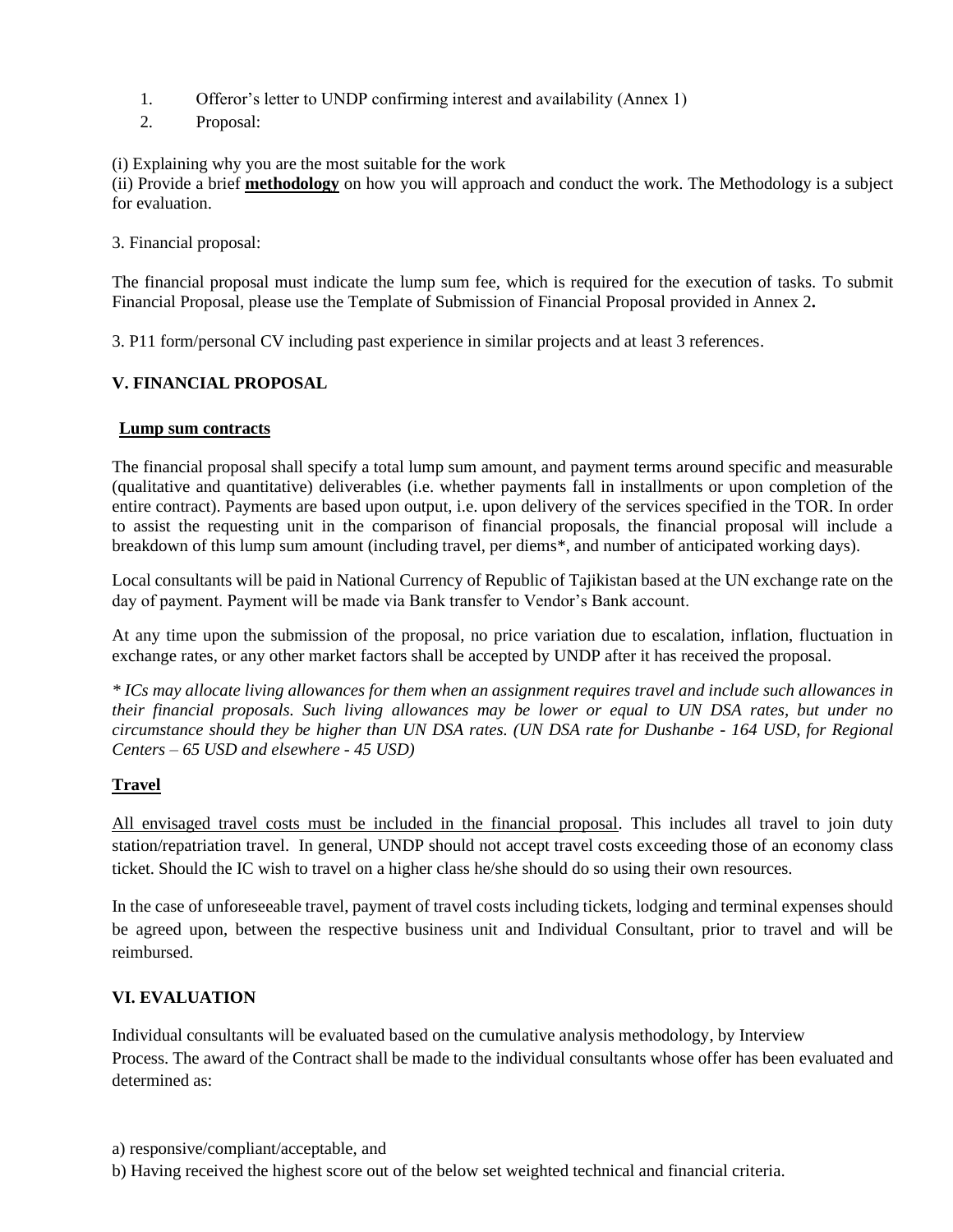\* Technical Criteria weight – 70%;

\* Financial Criteria weight – 30%.

Only candidates obtaining a minimum of 49 points would be considered for the Financial Evaluation.

| Criteria                                                                  | Weight | Max. Point |
|---------------------------------------------------------------------------|--------|------------|
| Technical                                                                 | 70%    | 70         |
| Criteria A                                                                |        |            |
| Advanced university degree (at Master level or equivalent) in social      |        | 5          |
| sciences, economic development, management, sustainable development       |        |            |
| or related field is required.                                             |        |            |
| Criteria B<br>$\bullet$                                                   |        |            |
| At least 7 years of demonstrated work experience in the field of project  |        | 20         |
| implementation, monitoring and/or project design in development sectors.  |        |            |
| Criteria C                                                                |        |            |
| Demonstrated experience of conducting similar evaluations of              |        | 15         |
| development projects related to youth development, livelihood promotion,  |        |            |
| sustainable economic development or related areas.                        |        |            |
| Criteria D                                                                |        |            |
| Technical proposal outlining the methodology and approaches to the        |        | 15         |
| assignment as per expected deliverables.                                  |        |            |
| Criteria E                                                                |        |            |
| Adequate knowledge on gender equality, youth policies and human rights    |        |            |
| issues; Strong analytical and report writing skills; Excellent command in |        | 10         |
| different data collection methods including FGDs, KIIs and Social         |        |            |
| Surveys.                                                                  |        |            |
| Criteria E                                                                |        | 5          |
| Knowledge of English is mandatory. Knowledge of Russian is preferred      |        |            |
| Financial                                                                 | 30%    | 30         |

## **ANNEXES:**

- **ANNEX 1. OFFEROR'S LETTER TO UNDP**
- **ANNEX 2. BREAKDOWN OF COSTS**
- **ANNEX 3. TERMS OF REFERENCES (TOR)**
- **ANNEX 4. INDIVIDUAL CONSULTANT GENERAL TERMS AND CONDITIONS**
- **ANNEX 5. SAMPLE INDIVIDUAL CONTRACT**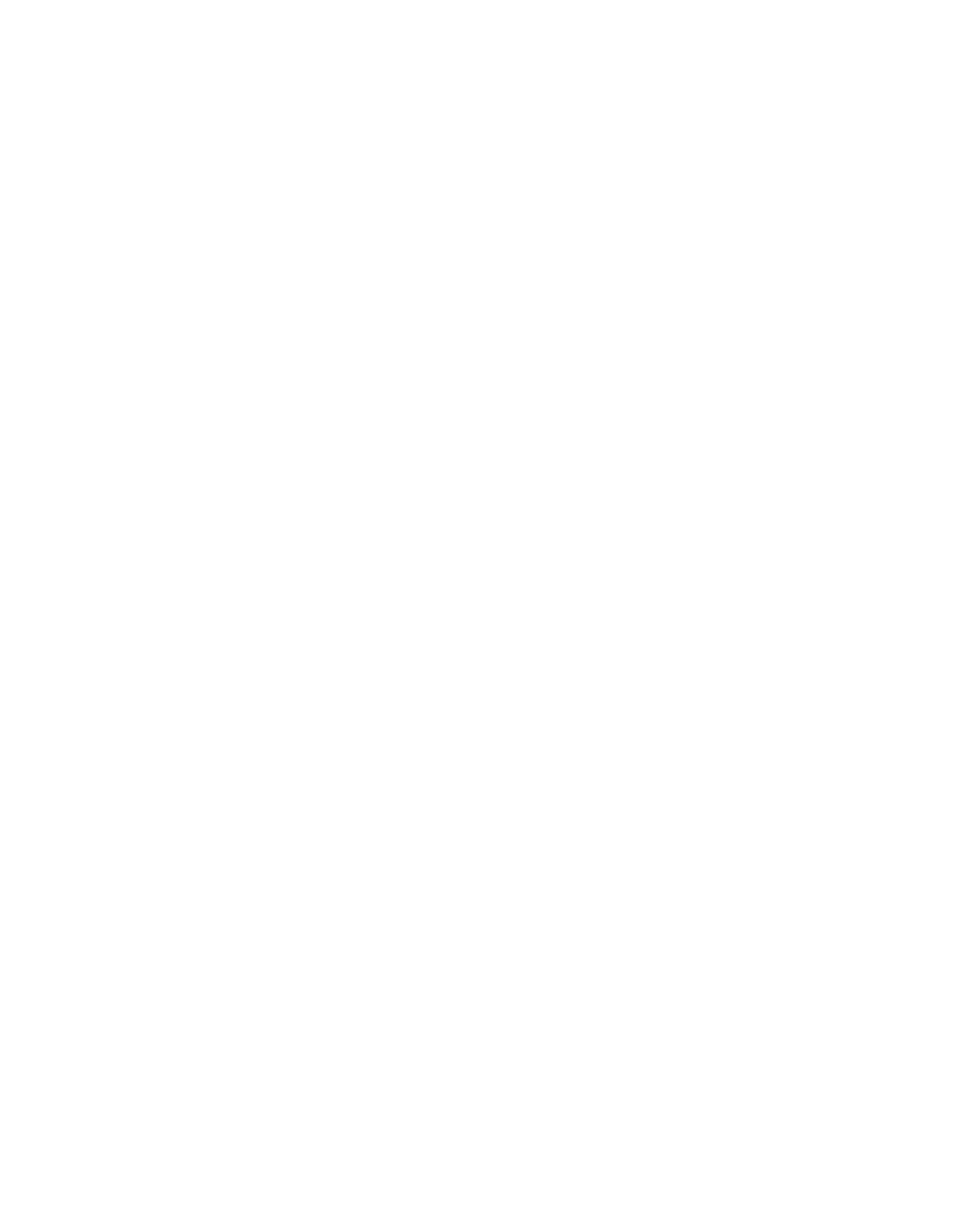# **OFFEROR'S LETTER TO UNDP CONFIRMING INTEREST AND AVAILABILITY FOR THE INDIVIDUAL CONTRACTOR (IC) ASSIGNMENT**

Date

To Resident Representative, UNDP, Tajikistan

Dear Sir/Madam:

I hereby declare that:

- A) I have read, understood and hereby accept the Terms of Reference describing the duties and responsibilities of [*indicate title of assignment*] under the [*state project title*];
- B) I have also read, understood and hereby accept UNDP's General Conditions of Contract for the Services of the Individual Contractors;
- C) I hereby propose my services and I confirm my interest in performing the assignment through the submission of my CV which I have duly signed and attached hereto as Annex 1;
- D) In compliance with the requirements of the Terms of Reference, I hereby confirm that I am available for the entire duration of the assignment, and I shall perform the services in the manner described in my proposed approach/methodology which I have attached hereto as Annex 3 [delete this item if the TOR does not require submission of this document];
- E) I hereby propose to complete the services based on the following payment rate: *[please check the box corresponding to the preferred option]:*



An all-inclusive daily fee of [*state amount in words and in numbers indicating currency]*

 A total lump sum of [*state amount in words and in numbers, indicating exact currency]*, payable in the manner described in the Terms of Reference.

- F) For your evaluation, the breakdown of the abovementioned all-inclusive amount is attached hereto as Annex 2;
- G) I recognize that the payment of the abovementioned amounts due to me shall be based on my delivery of outputs within the timeframe specified in the TOR, which shall be subject to UNDP's review, acceptance and payment certification procedures;
- H) This offer shall remain valid for a total period of \_\_\_\_\_\_\_\_\_\_\_ days [*minimum of 90 days*] after the submission deadline;
- I) I confirm that I have no first degree relative (mother, father, son, daughter, spouse/partner, brother or sister) currently employed with any UN agency or office *[disclose the name of the relative, the UN office employing the relative, and the relationship if, any such relationship exists];*
- J) If I am selected for this assignment, I shall *[please check the appropriate box]:*



Sign an Individual Contract with UNDP;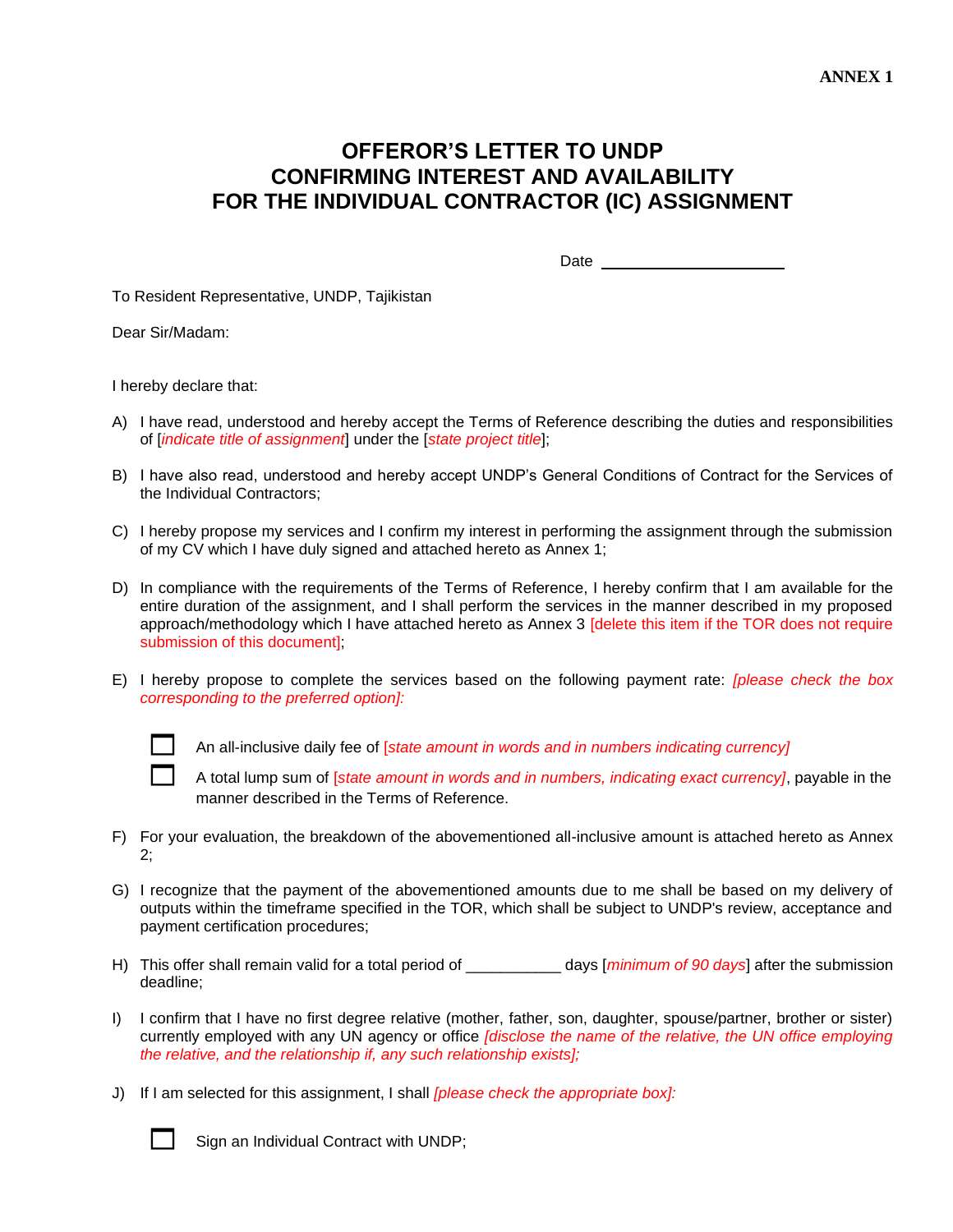Request my employer *[state name of company/organization/institution]* to sign with UNDP a Reimbursable Loan Agreement (RLA), for and on my behalf. The contact person and details of my employer for this purpose are as follows:

K) I hereby confirm that *[check all that applies]*:

 At the time of this submission, I have no active Individual Contract or any form of engagement with any Business Unit of UNDP;

I am currently engaged with UNDP and/or other entities for the following work:

| <b>Assignment</b> | <b>Contract</b><br><b>Type</b> | <b>UNDP Business Unit</b><br>/ Name of<br><b>Institution/Company</b> | <b>Contract</b><br><b>Duration</b> | <b>Contract</b><br>Amount |
|-------------------|--------------------------------|----------------------------------------------------------------------|------------------------------------|---------------------------|
|                   |                                |                                                                      |                                    |                           |
|                   |                                |                                                                      |                                    |                           |
|                   |                                |                                                                      |                                    |                           |

 I am also anticipating conclusion of the following work from UNDP and/or other entities for which I have submitted a proposal:

| <b>Assignment</b> | <b>Contract</b><br><b>Type</b> | Name of<br>Institution/<br>Company | <b>Contract</b><br><b>Duration</b> | <b>Contract</b><br><b>Amount</b> |
|-------------------|--------------------------------|------------------------------------|------------------------------------|----------------------------------|
|                   |                                |                                    |                                    |                                  |
|                   |                                |                                    |                                    |                                  |
|                   |                                |                                    |                                    |                                  |
|                   |                                |                                    |                                    |                                  |

- L) I fully understand and recognize that UNDP is not bound to accept this proposal, and I also understand and accept that I shall bear all costs associated with its preparation and submission and that UNDP will in no case be responsible or liable for those costs, regardless of the conduct or outcome of the selection process.
- M) *If you are a former staff member of the United Nations recently separated, please add this section to your letter:* I hereby confirm that I have complied with the minimum break in service required before I can be eligible for an Individual Contract.
- N) I also fully understand that, if I am engaged as an Individual Contractor, I have no expectations nor entitlements whatsoever to be re-instated or re-employed as a staff member.
- O) Are any of your relatives employed by UNDP, any other UN organization or any other public international organization?

YES NO If the answer is "yes", give the following information: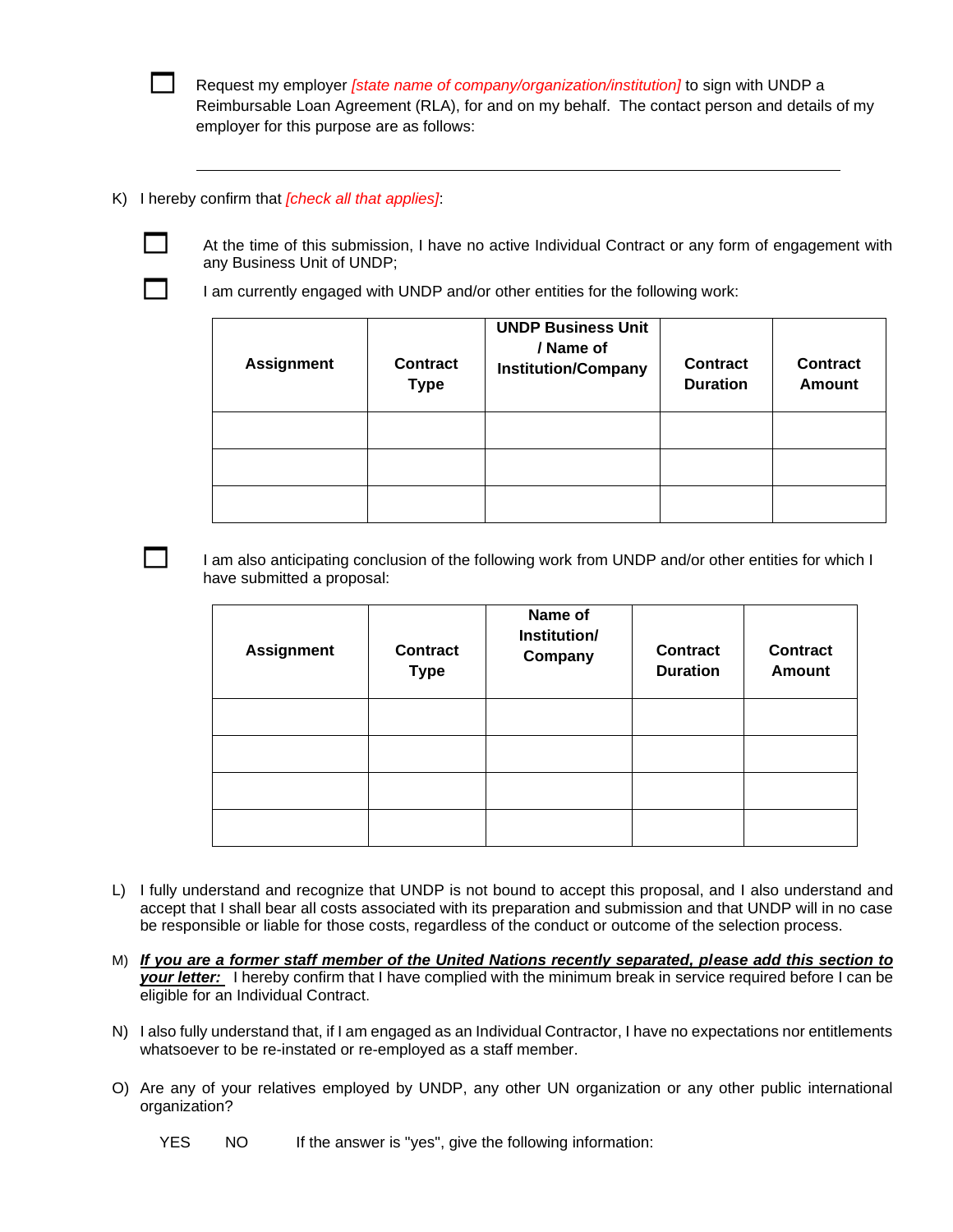| <b>Name</b> | Relationship | <b>Name of International</b><br>Organization |
|-------------|--------------|----------------------------------------------|
|             |              |                                              |
|             |              |                                              |
|             |              |                                              |

P) Do you have any objections to our making enquiries of your present employer?

Q) Are you now, or have you ever been a permanent civil servant in your government's employ?

|  |  |  | YES $\Box$ NO $\Box$ If answer is "yes", WHEN? |  |
|--|--|--|------------------------------------------------|--|
|--|--|--|------------------------------------------------|--|

R) REFERENCES: List three persons, not related to you, who are familiar with your character and qualifications.

| <b>Full Name</b> | <b>Full Address</b> | <b>Business or Occupation</b> |
|------------------|---------------------|-------------------------------|
|                  |                     |                               |
|                  |                     |                               |
|                  |                     |                               |
|                  |                     |                               |

S) Have you been arrested, indicted, or summoned into court as a defendant in a criminal proceeding, or convicted, fined or imprisoned for the violation of any law (excluding minor traffic violations)?

 $YES$   $\Box$  NO  $\Box$  If "yes", give full particulars of each case in an attached statement.

I certify that the statements made by me in answer to the foregoing questions are true, complete and correct to the best of my knowledge and belief. I understand that any misrepresentation or material omission made on a Personal History form or other document requested by the Organization may result in the termination of the service contract or special services agreement without notice.

DATE: SIGNATURE:

NB. You will be requested to supply documentary evidence which support the statements you have made above. Do not, however, send any documentary evidence until you have been asked to do so and, in any event, do not submit the original texts of references or testimonials unless they have been obtained for the sole use of UNDP.

**Annexes** *[please check all that applies]***:**

CV shall include Education/Qualification, Processional Certification, Employment Records /Experience

Breakdown of Costs Supporting the Final All-Inclusive Price as per Template

Brief Description of Approach to Work (if required by the TOR)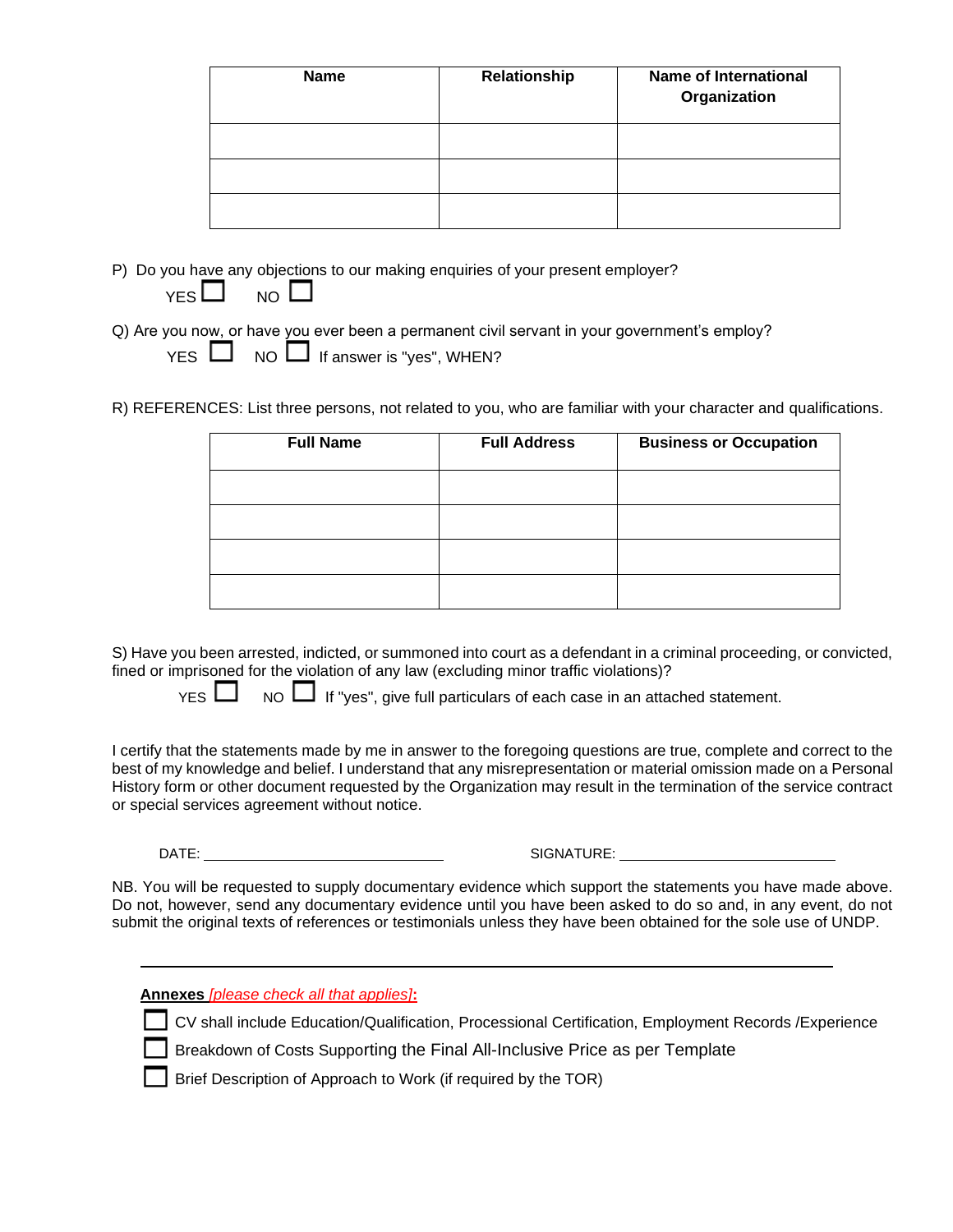#### **BREAKDOWN OF COSTS<sup>1</sup> SUPPORTING THE ALL-INCLUSIVE FINANCIAL PROPOSAL**

## A) **Breakdown of Cost by Components:**

| <b>Cost Components</b>                        | <b>Unit Cost</b> | Quantity | <b>Total Rate for the</b> |
|-----------------------------------------------|------------------|----------|---------------------------|
|                                               |                  |          | <b>Contract Duration</b>  |
|                                               |                  |          |                           |
| <b>Personnel Costs</b><br>L.                  |                  |          |                           |
|                                               |                  |          |                           |
| <b>Professional Fees</b>                      |                  |          |                           |
| Life Insurance                                |                  |          |                           |
| <b>Medical Insurance</b>                      |                  |          |                           |
| Communications                                |                  |          |                           |
| <b>Land Transportation</b>                    |                  |          |                           |
| Others (pls. specify)                         |                  |          |                           |
|                                               |                  |          |                           |
| II. Travel <sup>2</sup> Expenses to Join duty |                  |          |                           |
| station                                       |                  |          |                           |
| Round Trip Airfares to and from duty          |                  |          |                           |
| station                                       |                  |          |                           |
| Living Allowance                              |                  |          |                           |
| <b>Travel Insurance</b>                       |                  |          |                           |
| <b>Terminal Expenses</b>                      |                  |          |                           |
| Others (pls. specify)                         |                  |          |                           |
|                                               |                  |          |                           |
| III. Duty Travel                              |                  |          |                           |
| <b>Round Trip Airfares</b>                    |                  |          |                           |
| Living Allowance                              |                  |          |                           |
| <b>Travel Insurance</b>                       |                  |          |                           |
| <b>Terminal Expenses</b>                      |                  |          |                           |
| Others (pls. specify)                         |                  |          |                           |

## B) **Breakdown of Cost by Deliverables\***

| <b>Deliverables</b><br>flist them as referred to<br>in the TOR] | <b>Percentage of Total Price</b><br>(Weight for payment) | Amount |
|-----------------------------------------------------------------|----------------------------------------------------------|--------|
| Deliverable 1                                                   |                                                          |        |
| Deliverable 2                                                   |                                                          |        |
| .                                                               |                                                          |        |
| <sup>-</sup> otal                                               | 100%                                                     |        |

*\*Basis for payment tranches*

<sup>&</sup>lt;sup>1</sup> The costs should only cover the requirements identified in the Terms of Reference (TOR)

<sup>&</sup>lt;sup>2</sup> Travel expenses are not required if the consultant will be working from home.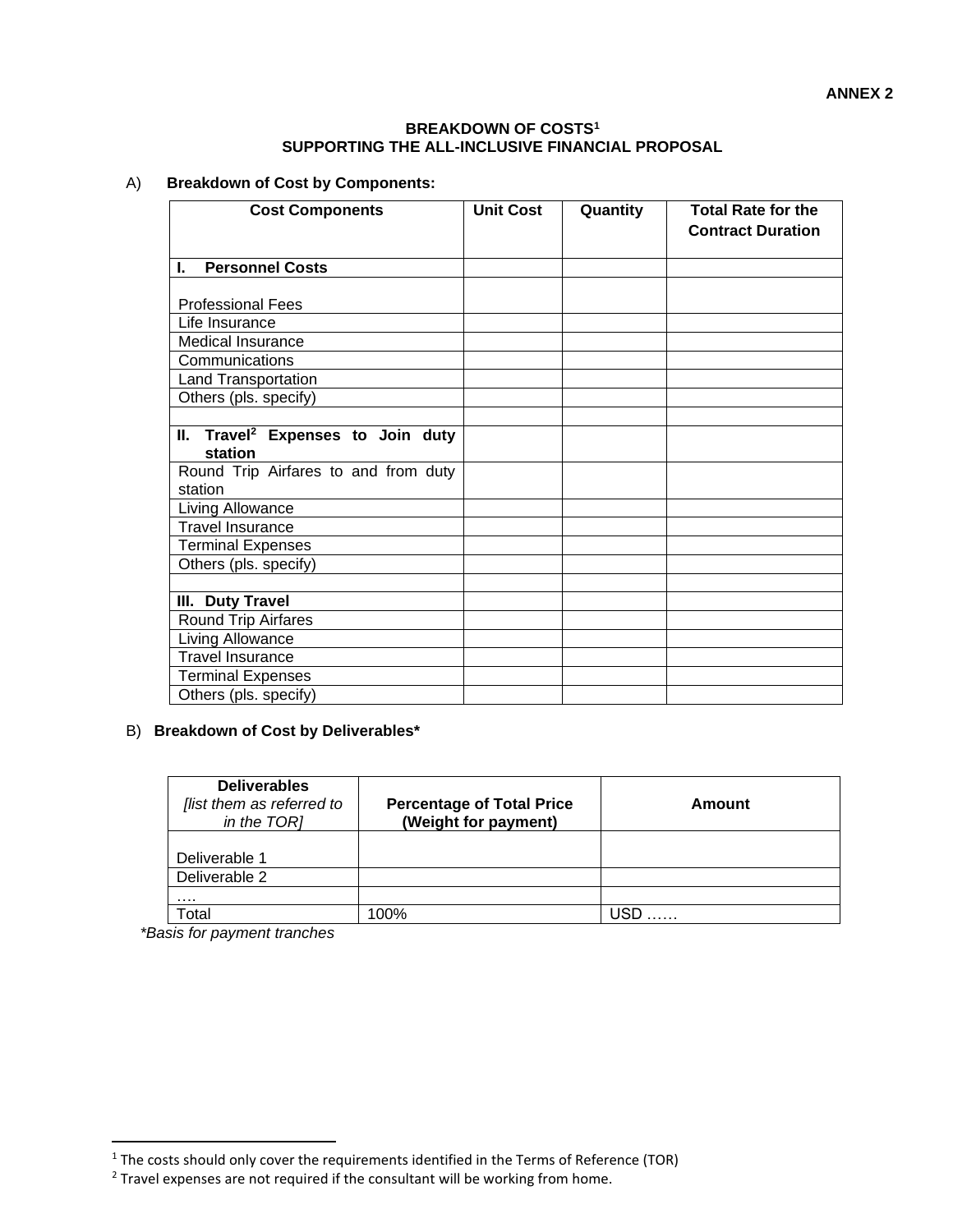## **TERMS OF REFERENCE (TOR) UNITED NATIONS DEVELOPMENT PROGRAMME**

| Post title:       | International Consultant for conduction of Final evaluation of the UNDP<br>Project "Youth for Business and Innovation".                    |
|-------------------|--------------------------------------------------------------------------------------------------------------------------------------------|
| Project name:     | UNDP "Youth for Business and Innovation" project                                                                                           |
| Type of Contract: | Individual Consultant (IC)                                                                                                                 |
| Duty station:     | Homebased with one mission (7 days) to Tajikistan (Dushanbe,<br>Khujand, Konibodom, Istaravshan, Lakhsh, Tojikobod and Rasht<br>districts) |
| Duration:         | 26 working days within 20 October –30 December 2021                                                                                        |

## **Background**

The project "Youth for business and innovation" is addressing the economic vulnerability and social exclusion of young people of age 15-29 in Tajikistan, with a special focus on youth living in the remote areas of GBAO, Rasht and Sughd. The project promotes youth's engagement in sustainable entrepreneurship, innovative and inclusive local development through development of young people's skills for innovations and business. The project also promotes youth-led local initiatives and overall empowerment of youth as proactive development agents in the context of Agenda 2030. All interventions proposed within the project are aligned with the national development priorities which are expected to push forward the SDG localization in close partnership with the Government of Tajikistan (both national and sub-national levels), private sector, as well as civil society organizations (CSO's) and development partners.

The project reinforces and complements the results of the past and on-going projects of the UNDP Communities Programme in youth empowerment and inclusive economic development. The project outcome, outputs and activities aimed at bringing innovations will be leveraged by the parallel funding coming from other youth- and innovation-focused projects of UNDP. The Project envisages development of modern employable business skills as well as skills for innovation for young men and women in order to increase the number of decent jobs for youth in agribusiness, sustainable tourism and green technologies for rural development. The project objectives will be achieved through interconnected complex of activities including but not limited to vocational trainings to meet the rising local demand for new skills, support to start-ups, trainings for innovations in business, knowledge and experience exchange at the national and international level, strengthening capacities of decision makers for youthfriendly policies, institutions, etc. The project is implemented in Dushanbe, GBAO, Khujand, Konibodom, Istaravshan, Lakhsh, Tojikobod and Rasht districts of Tajikistan.

The main Components/Outputs of the project are:

- 1. Enhanced skills and knowledge of youth on innovative entrepreneurship and business
- 2. Improved access of youth to new vocational skills and local productive capacities that are sustainable, employment- and livelihood intensive

UNDP within its "Youth for Business and Innovation" project plans to engage national consultant on youth empowerment in rural areas of Tajikistan, particularly conducting needs assessment, organization of master classes, trainings, introducing innovations in rural development. National consultant should ensure cooperation with partners, particularly local governments, universities, farmers, CSOs and private sector representatives.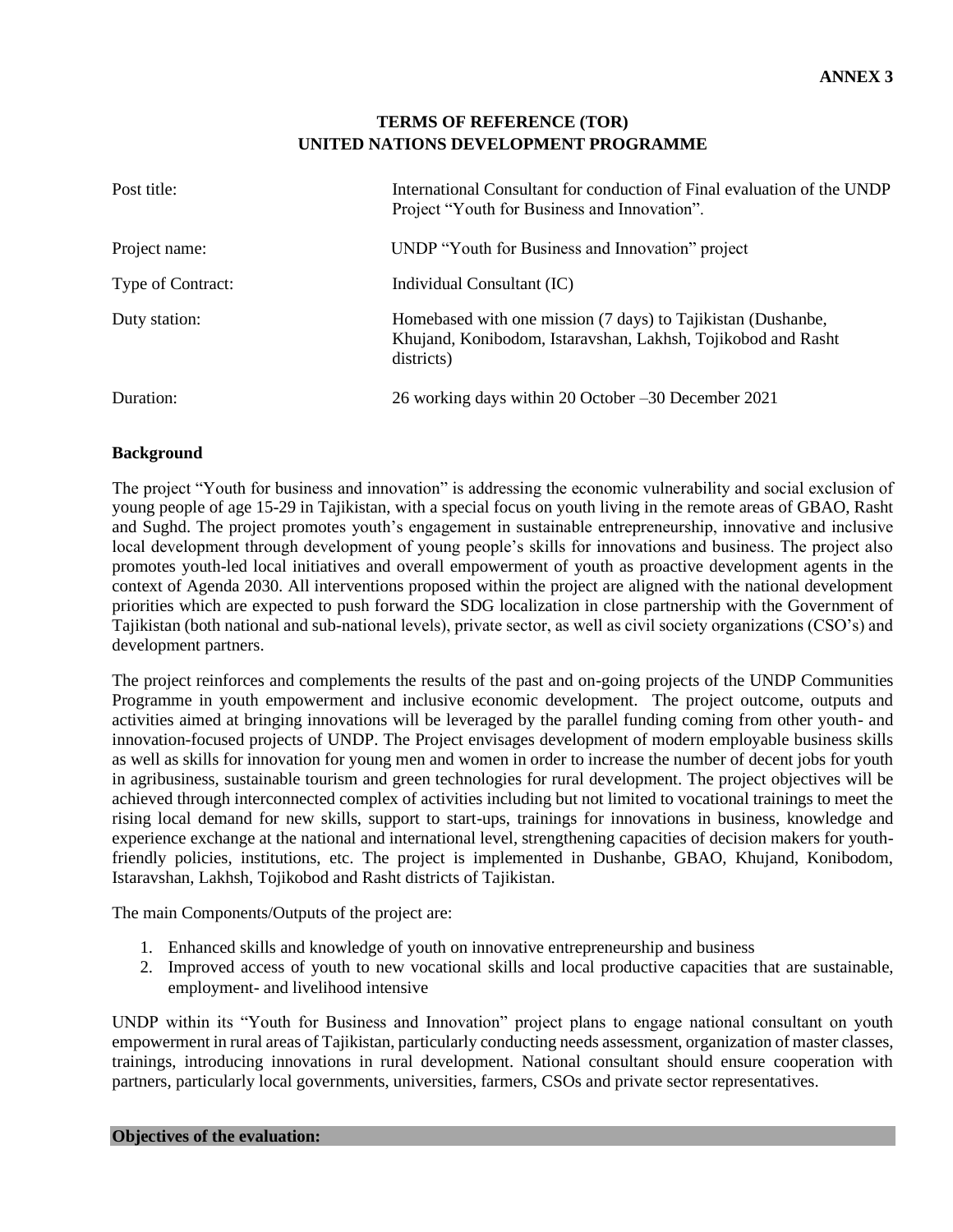The purpose of this final evaluation is to assess the results of the project in the two output areas. The final evaluation should assess the implementation approaches, progress made, and challenges encountered, identify and document the lessons learnt and good practices, and make specific recommendations for future course of actions.

The specific objectives are:

- To assess the usefulness of the socio-technical support provided by the project, the effectiveness of youthfocused initiatives and assistance provided to enable the young entrepreneurs and job seekers to strengthen their economic livelihoods opportunities through additional knowledge, skills and jobs created.
- To assess the capacity of the project partners on enhancement of young people's skills and knowledge on doing business and promoting innovations.
- To assess the effectiveness of the livelihood enhancement support provided to the poorest and most vulnerable communities in remote and rural areas, to enhance their livelihoods and employment opportunities.
- To assess the effectiveness of the livelihood support provided to vulnerable people to respond to the impact of COVID-19 (in the framework of project-supported initiatives) .
- To assess engagement of the national government stakeholders and local authorities in the project, and their understanding, including financial and other commitment for sustainability of activities
- To assess effectiveness of cooperation with and engagement of private sector and civil society organizations in the project results and their role in sustainability of the project results
- To assess the effectiveness of the action taken for creating enabling policy environment for inclusive youth economic empowerment and social inclusion.
- To assess effectiveness of gender-sensitive approach applied by the project to reach out to most vulnerable groups of women and girls.
- Assess effectiveness of engagement of Russian experts, intuitions and partner organizations in implementation of the project.

## **Scope of Work:**

The final evaluation should look into the relevance, effectiveness, efficiency and sustainability of the support provided by the project. In addition, the evaluation should indicate if the produced results are in the right direction towards facilitating the efforts of the Government of Tajikistan in terms of development of youth-friendly policies and initiatives in the project areas. Particularly, the evaluation should cover at least the following areas.

- Relevance of the project: review the progress against its purpose, objectives, outputs and indicators, as per the project documents and its components, such as the Theory of Change, Results and Resources Framework, M&E framework, and ascertain whether assumptions and risks remain valid
- Effectiveness and efficiency of implementation approaches: review project's technical as well as operational approaches and deliverables, quality of results and their impact, alignment with national priorities and responding to the needs of the stakeholders;
- Review the project's approaches, in general and with regards to mainstreaming of gender equality and social inclusion, with particular focus on women and marginalized groups;
- Review and assess the risks and opportunities (in terms of resource mobilization, synergy and areas of interventions) related to future interventions;
- Review external factors beyond the control of the project that have affected it negatively or positively;
- Review planning, management and quality assurance mechanisms for the delivery of the project interventions;
- Review coordination and communication processes and mechanisms with the stakeholders.

#### **Evaluation Criteria and guiding questions**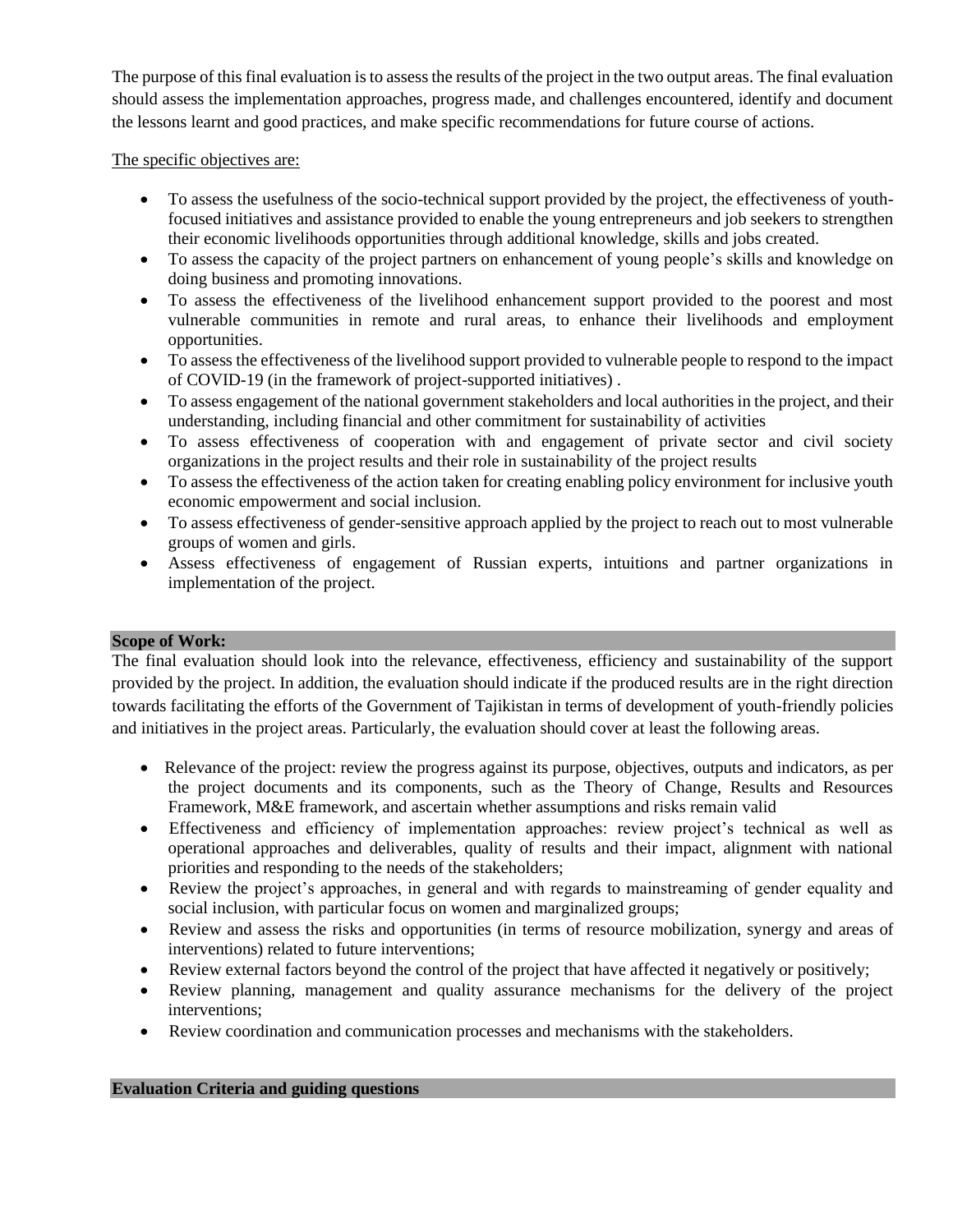The evaluation will follow the four OECD-DAC evaluation criteria - Relevance, Effectiveness, Efficiency, and Sustainability. Human Rights and Gender Equality will be added as cross-cutting criteria. The guiding questions outlined below should be further refined by the consultant and agreed with UNDP.

| <b>Criteria</b> | <b>Evaluation Questions</b>                                                                                                                                                                                                                                                                                                                                                                                                                                                                                                                                                                                                                                                                                                                                                                                                                                                                                                                                                                                                                     |
|-----------------|-------------------------------------------------------------------------------------------------------------------------------------------------------------------------------------------------------------------------------------------------------------------------------------------------------------------------------------------------------------------------------------------------------------------------------------------------------------------------------------------------------------------------------------------------------------------------------------------------------------------------------------------------------------------------------------------------------------------------------------------------------------------------------------------------------------------------------------------------------------------------------------------------------------------------------------------------------------------------------------------------------------------------------------------------|
| Relevance       | To what extent was the project in line with national development priorities, country<br>programme outputs and outcomes, UNDP Strategic Plan and the SDGs?<br>How relevant were the overall design and approaches of the project?<br>$\bullet$<br>To what extent the project was able to address the needs of the target groups in the<br>$\bullet$<br>changed context?<br>To what extent are the objectives of the project design (inputs, activities, outputs<br>$\bullet$<br>and their indicators) and its theory of change logical and coherent? Does the project<br>contribute to the outcome and output of the CPD?<br>Did the results contribute in facilitating the reconstruction efforts of the NRA in<br>the project areas?<br>To what extent has the project been able to adapt to the needs of the different target<br>groups (including tackling the gender equality and social inclusion aspects) in<br>terms of creating enable environment for inclusive, affordable and people-centred<br>reconstruction policies and actions? |
| Effectiveness   | What have been the key results and changes attained for men, women and<br>vulnerable groups?<br>In which areas has the project had greatest achievements? Why and what have been<br>$\bullet$<br>the supporting factors? How can the project build on or expand these<br>achievements?<br>To what extent the project activities were delivered effectively in terms of quality,<br>quantity and timing?<br>What factors have contributed to achieving or not achieving the intended outputs?<br>What were the lessons and how were feedback/learning incorporated in the<br>subsequent process of planning and implementation?<br>How effective has the project been in enhancing the capacity of the communities<br>$\bullet$<br>and local governments to create enabling environment for inclusive youth<br>economic empowerment and promotion of innovative development?                                                                                                                                                                     |
| Efficiency      | How efficiently were the resources including human, material and financial<br>$\bullet$<br>resources used to achieve the above results in a timely manner?<br>To what extent was the existing project management structure appropriate and<br>$\bullet$<br>efficient in generating the expected results?<br>To what extent has the project implementation strategy and its execution been<br>efficient and cost-effective?<br>To what extent were the resources used to address inequalities in general, and<br>gender issues in particular?                                                                                                                                                                                                                                                                                                                                                                                                                                                                                                    |
| Sustainability  | To what extent did the project interventions contribute towards sustaining the<br>results achieved by the project?<br>What are the plans or approaches of the local authorities and beneficiary<br>$\bullet$<br>communities to ensure that the initiatives will be continued after the project ends?<br>What could be potential new areas of work and innovative measures for sustaining<br>the results?<br>To what extent have lessons learned been documented by the project on a continual<br>basis to inform the project for needful change?<br>What could be done to strengthen exit strategies and sustainability of the project?                                                                                                                                                                                                                                                                                                                                                                                                         |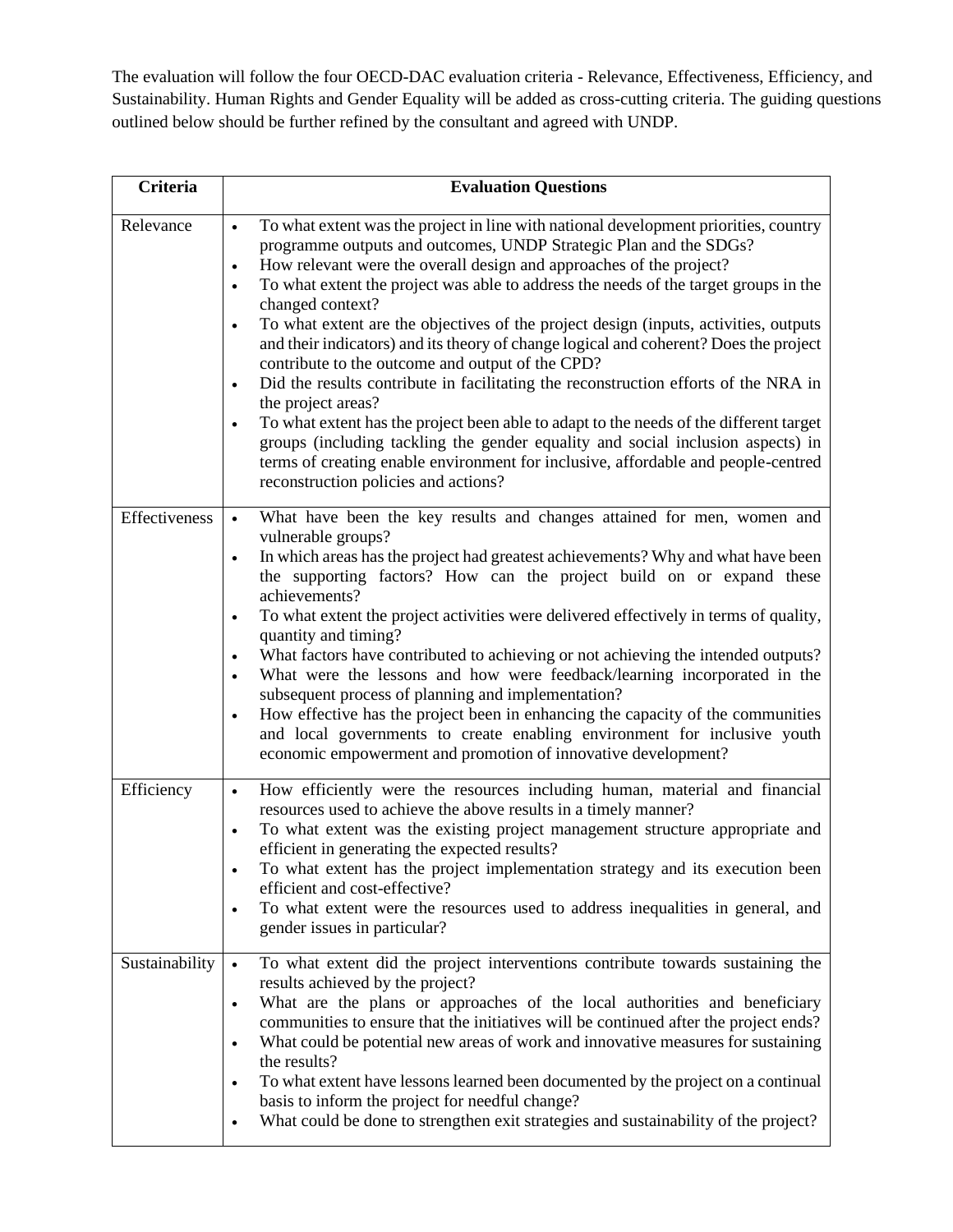| Impact                                        | $\bullet$              | To what extent the project initiatives indicate that intended impact will be achieved<br>in the future?                                                                                                                                                                                                                                                                     |
|-----------------------------------------------|------------------------|-----------------------------------------------------------------------------------------------------------------------------------------------------------------------------------------------------------------------------------------------------------------------------------------------------------------------------------------------------------------------------|
| Human rights                                  | $\bullet$              | To what extent have rural young people, NEET, physically challenged, women and<br>other disadvantaged and marginalized groups benefitted from the work of the<br>project and with what impact?                                                                                                                                                                              |
| Gender<br>equality and<br>social<br>inclusion | $\bullet$<br>$\bullet$ | To what extent the project approach was effective in promoting gender equality<br>and social inclusion - particularly focusing on the marginalized and the poor<br>through knowledge transfer, livelihood action, planning and training?<br>To what extent has the project promoted positive changes of women and<br>marginalised group? Were there any unintended effects? |
| <b>Methodology:</b>                           |                        |                                                                                                                                                                                                                                                                                                                                                                             |

The evaluation methods provided here are indicative only. The consultant should review the methodology and propose the final methods and data collection tools as part of the inception report. The methods and tools should adequately address the issues of gender equality and social inclusion.

The evaluation should include a mix of qualitative and quantitative processes and methodologies. The evaluator must provide evidence-based information that is credible, reliable and useful. The evaluator is expected to follow a participatory and consultative approach ensuring close engagement with government counterparts, project team, UNDP Country Office and other key stakeholders, including project participants. Therefore, the evaluator will work closely with the UNDP Country Office team to undertake the evaluation adopting at least the following methods:

- Document review: review of project document/proposals, project's interim progress report, project modification document, Steering Committee minutes, progress reports, other relevant documents.
- Consultations with UNDP programme and project staff, officials of SCISPM and other government partners, local authorities of the project areas at the district and jamoat levels.
- Consultations with other project partners, including private sector and CSOs, from Tajikistan and Russia as applicable.
- Field observations, interactions (structured, semi-structured) and consultations with the beneficiaries (youth trained, project grantees, microfinance recipients, and livelihood supported communities), plus beneficiary local authorities
- Briefing and debriefing sessions with UNDP and Project team as well as with other partners will be organized. The evaluator should ensure triangulation of the various data sources to maximize the validity and reliability of data.

The process/steps mentioned above should ensure that the most appropriate and relevant data are gathered for the above-mentioned objectives. Based on the analysis and findings, the recommendations should be provided for future direction of the initiatives.

The consultant will have to submit the final full report in English. The structure and content of the report should meet the requirements of the UNDP Evaluation Guideline.

The final methodological approach including interview schedule, field visits, evaluation matrix and data to be used in the evaluation should be clearly outlined in the inception report and fully discussed and agreed with UNDP. The evaluator should select the respondents using an appropriate sampling technique. While selecting the respondents, the evaluator should ensure gender balance.

#### **Expected Deliverables:**

The evaluator should submit the following deliverables: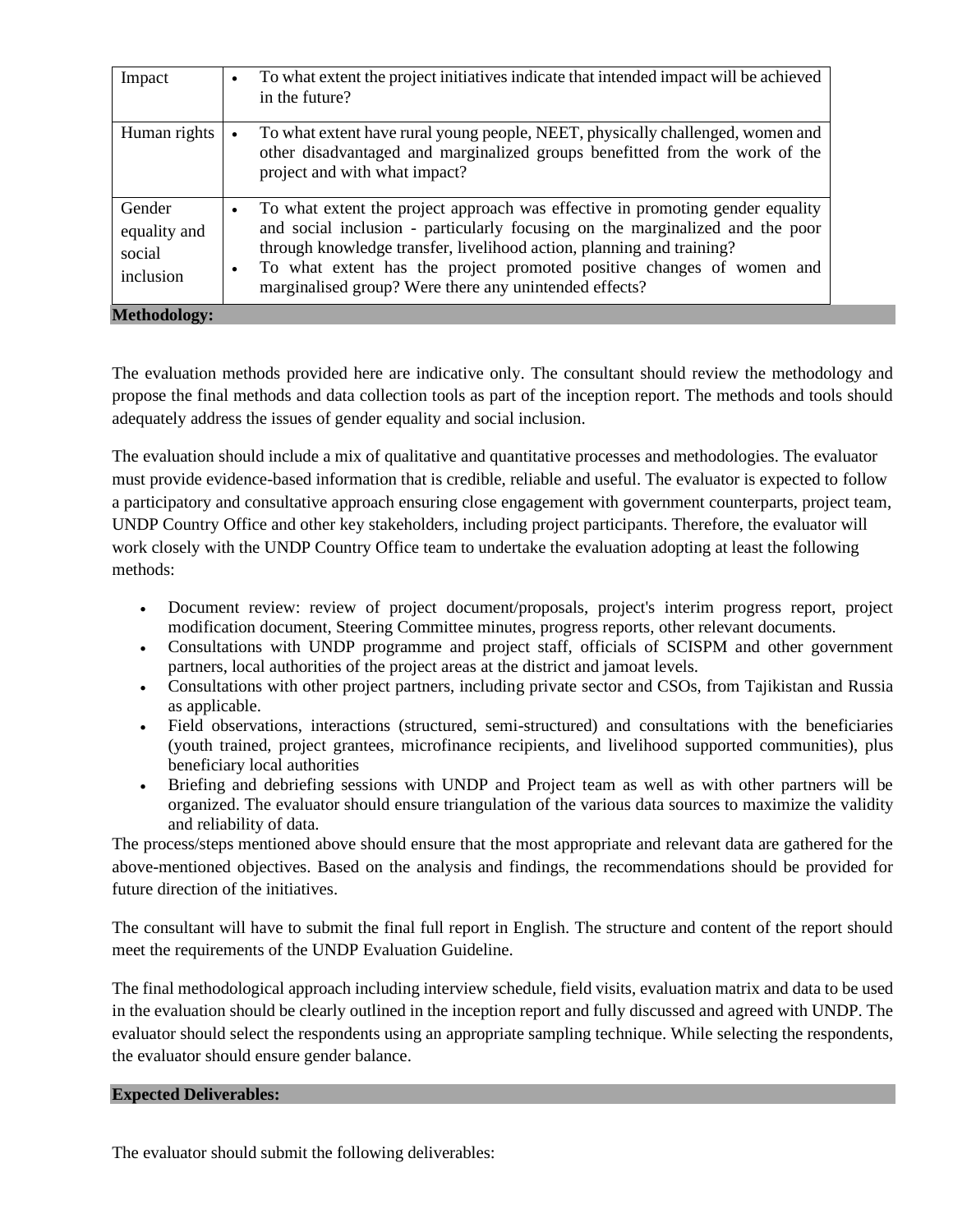- Inception report detailing the reviewer's understanding of what is being evaluated, why it is being evaluated, and how (methodology) it will be evaluated. The inception report should also include a proposed schedule of tasks, evaluation tools, activities and deliverables.
- Evaluation matrix that includes key criteria, indicators and questions to capture and assess them.
- Evaluation debriefing- immediately after completion of data collection, the evaluator should provide preliminary debriefing and findings to the UNDP/Project team.
- Draft Evaluation report for review and comments.
- Evaluation Audit Trail The comments on the draft report and changes by the evaluator in response to them should be retained by the consultant team to show how they have addressed comments.
- Final report within stipulated timeline with sufficient detail and quality by incorporating feedback from the concerned parties.
- An exit presentation on findings and recommendations.

This is the expected timeframe for the above deliverables:

| <b>ACTIVITIES</b>                                                                             | <b>RESPONSIBILITY</b> | <b>TIME-FRAME</b><br>(tentative) |  |  |  |
|-----------------------------------------------------------------------------------------------|-----------------------|----------------------------------|--|--|--|
| The Project evaluation is expected to be implemented in the period from October-December 2021 |                       |                                  |  |  |  |
| a. Desk review of the contextual and project-related                                          | International         |                                  |  |  |  |
| documentation                                                                                 | Consultant            | 30<br>October<br>by              |  |  |  |
| b. Inception report detailing the reviewer's understanding of                                 |                       | 2021                             |  |  |  |
| what is being evaluated, why it is being evaluated, and how                                   |                       |                                  |  |  |  |
| (methodology) it will be evaluated. The inception report                                      |                       |                                  |  |  |  |
| should also include a proposed schedule of tasks, evaluation                                  |                       |                                  |  |  |  |
| tools, activities and deliverables.                                                           |                       |                                  |  |  |  |
| c. 6-day in-country mission and presentation of findings at the                               | International         | by 25 November                   |  |  |  |
| end of the mission                                                                            | Consultant            | 2021                             |  |  |  |
| d. First draft of the Project Evaluation report submitted within                              | International         | by $10$<br>December              |  |  |  |
| 2 weeks after the mission.                                                                    | Consultant            | 2021                             |  |  |  |
| e. Final Project Evaluation report with the strategic and                                     | International         | By 25 December                   |  |  |  |
| feasible recommendations in a form and substance                                              | Consultant            | 2021                             |  |  |  |
| satisfactory to UNDP, submitted within 2 weeks after the                                      |                       |                                  |  |  |  |
| receipt of final comments from UNDP                                                           |                       |                                  |  |  |  |
| f. An exit presentation on findings and recommendations                                       | International         | By 30 December                   |  |  |  |
|                                                                                               | Consultant            | 2021                             |  |  |  |

The exact delivery and sequence of the products will be determined in discussion with the UNDP Team Leader on Sustainable Economic Development Cluster.

#### **Team composition and required competencies**

The evaluation will be carried out by an international evaluation consultant with possible involvement of additional 1 national consultant. The person involved in any way in the design, management or implementation or advising any aspect of the intervention that is the subject of the evaluation will not be qualified. The lead evaluator and national consultants (as needed) will be selected by UNDP CO.

Duty Station: Home based with trips to project implementation sites. It will be home base in case the restrictions for traves due to COVID-19 continues in Tajikistan.

Working days: 26

**Major roles and responsibilities:**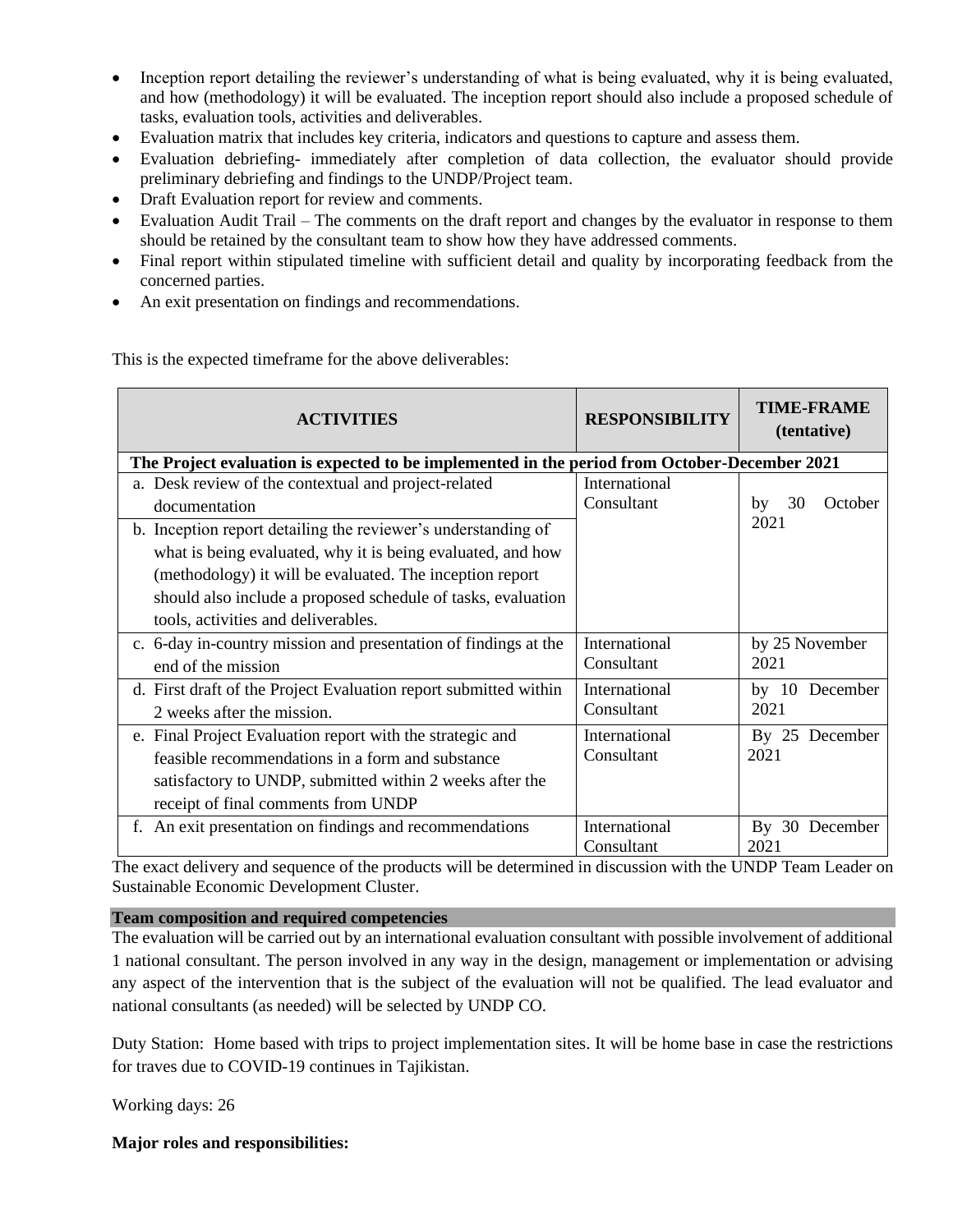The international consultant will be responsible for conducting the final evaluation of the above-mentioned project. He/She will be solely responsible to complete all the steps and produce the deliverables as mentioned above. Specifically, the international consultant will have the following roles and responsibilities:

- Gathering and review of relevant documents;
- Finalizing and designing the methodologies and data collection instruments;
- Prepare inception report, evaluation matrix including the evaluation questions, data collection instruments, etc.;
- Coordinating and guiding the work of national consultant(s) in support of evaluation activities.
- Conduct field visits in selected communities and conduct interviews with the selected target groups, partners and stakeholders
- Facilitate stakeholders' discussion and focus groups to collect, collate and synthesize information
- Analyse the data and prepare a draft evaluation report in the prescribed format
- Incorporate the feedback and finalize the evaluation report

#### **Evaluation Ethics**

"This evaluation will be conducted in accordance with the principles outlined in the UNEG 'Ethical Guidelines for Evaluation'. The consultants must safeguard the rights and confidentiality of information providers, interviewees and stakeholders through measures to ensure compliance with legal and other relevant codes governing collection of data and reporting on data. The consultant must also ensure security of collected information before and after the evaluation and protocols to ensure anonymity and confidentiality of sources of information where that is expected. The information knowledge and data gathered in the evaluation process must also be solely used for the evaluation and not for other uses without the express authorization of UNDP and partners."

Consultants will be held to the highest ethical standards and are required to sign a Code of Conduct upon acceptance of the assignment.

#### **Responsibility for Expenses and their Reimbursement:**

The International consultant will be responsible for all personal local travel, living and accommodation, and these expenses are included in the total amount offered by the contract.

#### **Duration, Monitoring and Reporting:**

The assignment is scheduled to begin no later than October 2021. The successful candidate will report to the UNDP Team Leader on Sustainable Economic Development Cluster. Reporting will be based on deliverables specified in the above.

#### **Payment**

Payments are based upon output, i.e. upon delivery of the services specified in the TOR that contribute to the overall project deliverables as state above under "Expected Deliverables".

#### **Academic Qualifications:**

At least Master's degrees in Economics, Development Studies, Sociology, Economics, Management or any other relevant subjects.

#### **Professional experience.**

- At least 7 years of demonstrated work experience in the field of project implementation, monitoring and/or project design in development sectors;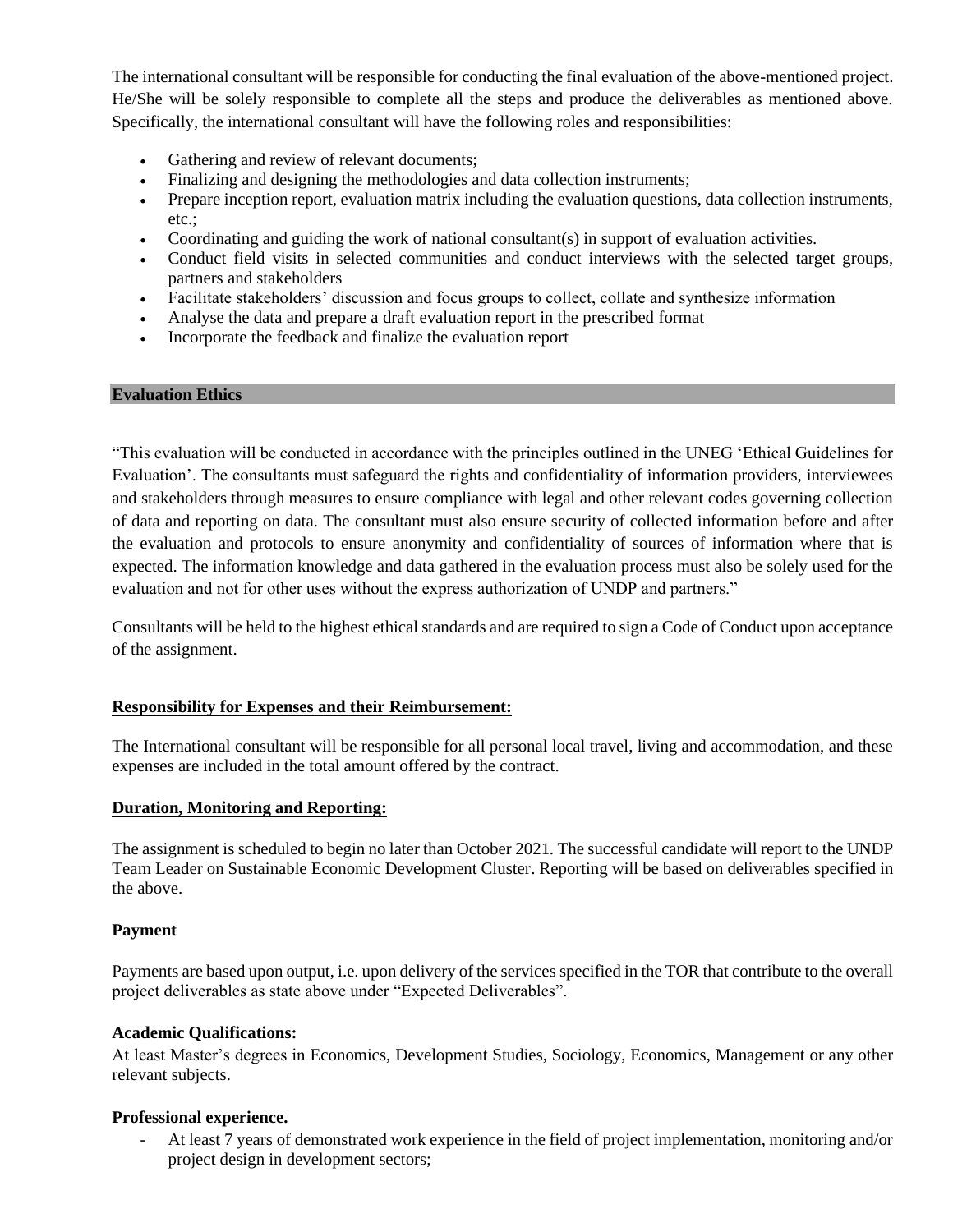- Demonstrated experience of conducting similar evaluations of development projects related to youth development, livelihood promotion, sustainable economic development or related areas;
- Adequate knowledge on gender equality, youth policies and human rights issues;
- Strong analytical and report writing skills;
- Excellent command in different data collection methods including FGDs, KIIs and Social Surveys

#### **Knowledge of languages:**

Fluency in English, knowledge of Russian is an asset.

#### **Corporate Competencies**

- Demonstrates integrity by modeling the UN's values and ethical standards;
- Promotes the vision, mission, and strategic goals of UNDP;
- Displays cultural, gender, religion, race, nationality and age sensitivity and adaptability;
- Treats all people fairly without favoritism;
- Fulfills all obligations to gender sensitivity and zero tolerance for sexual harassment.

#### **Functional Competencies**

- Maintains and establishes network of contacts with national counterparts and development partners for information sharing and responding to capacity development request;
- Analyzes and selects materials for strengthening strategic alliances with partners and stakeholders;
- Technical expertise in area-based development process;
- Demonstrates good knowledge of Integrated Rural Development strategies, and good understanding on Local Development issues;
- Relevant international experience and cross-cultural communication skills;
- Proven interpersonal skills;
- Attitude and ability to motivate people;
- Flexibility and resourcefulness;
- Computer skills (common software programmes).

**Since UNDP Tajikistan currently has a majority of male employees, we strongly encourage qualified female applicants for this position. UNDP seeks to ensure that male and female employees are given equal career opportunities and that staff members are able to keep an appropriate balance between work and private life.**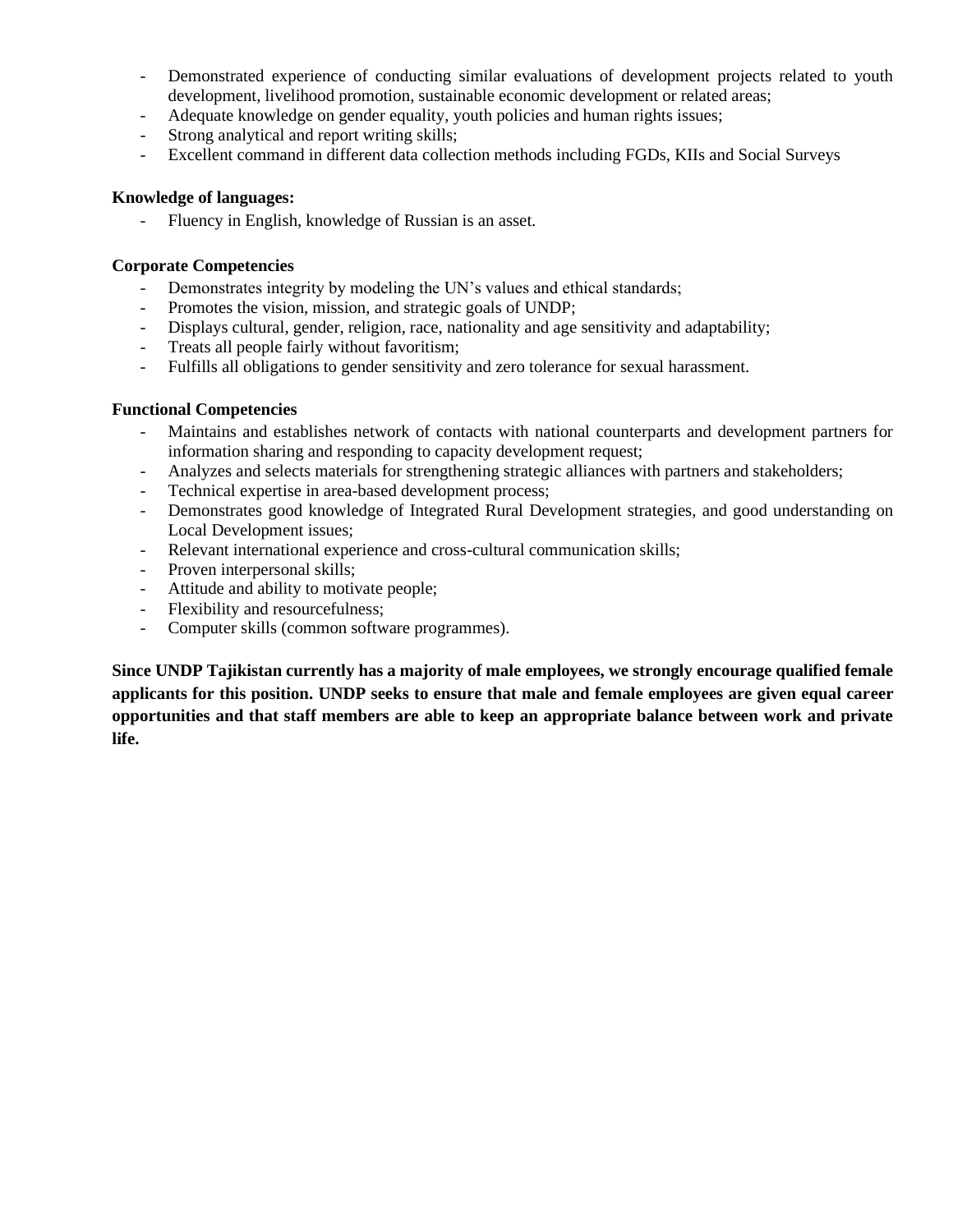#### **INDIVIDUAL CONSULTANT GENERAL TERMS AND CONDITIONS**

#### **G E N E R A L C O N D I T I O N S O F C O N T R A C T FOR THE SERVICES OF INDIVIDUAL CONTRACTORS**

1.**LEGAL STATUS:** The Individual contractor shall have the legal status of an independent contractor vis-à-visthe United Nations Development Programme (UNDP), and shall not be regarded, for any purposes, as being either a "staff member" of UNDP, under the UN' Staff Regulations and Rules, or an "official" of UNDP, for purposes of the Convention on the Privileges and Immunities of the United Nations, adopted by the General Assembly of the United Nations on 13 February 1946. Accordingly, nothing within or relating to the Contract shall establish the relationship of employer and employee, or of principal and agent, between UNDP and the Individual contractor. The officials, representatives, employees or subcontractors of UNDP and of the Individual contractor, if any, shall not be considered in any respect as being the employees or agents of the other, and UNDP and the Individual contractor shall be solely responsible for all claims arising out of or relating to its engagement of such persons or entities.

2.**STANDARDS OF CONDUCT:** In General: The Individual contractor shall neither seek nor accept instructions from any authority external to UNDP in connection with the performance of its obligations under the Contract. Should any authority external to UNDP seek to impose any instructions on the Contract regarding the Individual contractor's performance under the Contract, the Individual contractor shall promptly notify UNDP and shall provide all reasonable assistance required by UNDP. The Individual contractor shall not take any action in respect of its performance of the Contract or otherwise related to its obligations under the Contract that may adversely affect the interests of UNDP, and the Individual contractor shall perform its obligations under the Contract with the fullest regard to the interests of UNDP. The Individual contractor warrants that it has not and shall not offer any direct or indirect benefit arising from or related to the performance of the Contract or the award thereof to any representative, official, employee or other agent of UNDP. The Individual contractor shall comply with all laws, ordinances, rules and regulations bearing upon the performance of its obligations under the Contract. In the performance of the Contract the Individual contractor shall comply with the standards of conduct set in the Secretary General's Bulletin ST/SGB/2002/9 of 18 June 2002, entitled "Regulations Governing the Status, Basic Rights and Duties of Officials other than Secretariat Officials, and Expert on Mission". The individual contractor must comply with all Security Directives issued by UNDP. Failure to comply with such security directives is grounds for termination of the Contract for cause.

Prohibition of Sexual Exploitation and Abuse: In the performance of the Contract, the Individual contractor shall comply with the standards of conduct set forth in the Secretary-General's bulletin ST/SGB/2003/13 of 9 October 2003, concerning "Special measures for protection from sexual exploitation and sexual abuse". In particular, the Individual contractor shall not engage in any conduct that would constitute sexual exploitation or sexual abuse, as defined in that bulletin.

The Individual contractor acknowledges and agrees that any breach of any of the provisions hereof shall constitute a breach of an essential term of the Contract, and, in addition to any other legal rights or remedies available to any person, shall give rise to grounds for termination of the Contract. In addition, nothing herein shall limit the right of UNDP to refer any alleged breach of the foregoing standards of conduct to the relevant national authorities for appropriate legal action.

3.**TITLE RIGHTS, COPYRIGHTS, PATENTS AND OTHER PROPRIETARY RIGHTS:** Title to any equipment and supplies that may be furnished by UNDP to the Individual contractor for the performance of any obligations under the Contract shall rest with UNDP, and any such equipment shall be returned to UNDP at the conclusion of the Contract or when no longer needed by the Individual contractor. Such equipment, when returned to UNDP, shall be in the same condition as when delivered to the Individual contractor, subject to normal wear and tear, and the Individual contractor shall be liable to compensate UNDP for any damage or degradation of the equipment that is beyond normal wear and tear.

UNDP shall be entitled to all intellectual property and other proprietary rights, including, but not limited to, patents, copyrights and trademarks, with regard to products, processes, inventions, ideas, know-how or documents and other materials which the Individual contractor has developed for UNDP under the Contract and which bear a direct relation to or are produced or prepared or collected in consequence of, or during the course of, the performance of the Contract, and the Individual contractor acknowledges and agrees that such products, documents and other materials constitute works made for hire for UNDP. However, to the extent that any such intellectual property or other proprietary rights consist of any intellectual property or other proprietary rights of the Individual contractor: (a) that pre-existed the performance by the Individual contractor of its obligations under the Contract, or (b) that the Individual contractor may develop or acquire, or may have developed or acquired,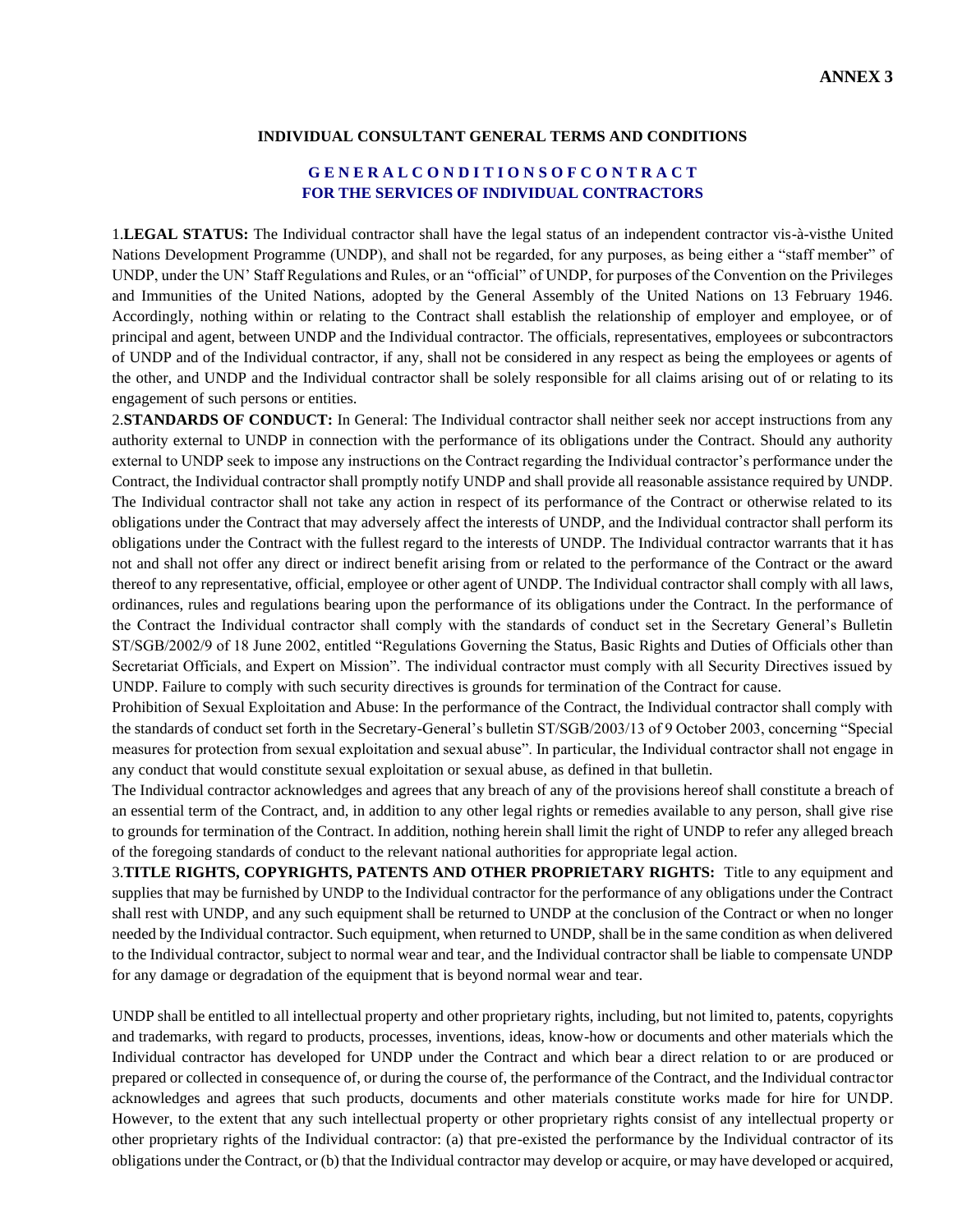independently of the performance of its obligations under the Contract, UNDP does not and shall not claim any ownership interest thereto, and the Individual contractor grants to UNDP a perpetual licence to use such intellectual property or other proprietary right solely for the purposes of and in accordance with the requirements of the Contract. At the request of UNDP, the Individual contractor shall take all necessary steps, execute all necessary documents and generally assist in securing such proprietary rights and transferring or licensing them to UNDP in compliance with the requirements of the applicable law and of the Contract. Subject to the foregoing provisions, all maps, drawings, photographs, mosaics, plans, reports, estimates, recommendations, documents and all other data compiled by or received by the Individual contractor under the Contract shall be the property of UNDP, shall be made available for use or inspection by UNDP at reasonable times and in reasonable places, shall be treated as confidential and shall be delivered only to UNDP authorized officials on completion of work under the **Contract** 

4.**CONFIDENTIAL NATURE OF DOCUMENTS AND INFORMATION:** Information and data that are considered proprietary by either UNDP or the Individual contractor or that are delivered or disclosed by one of them ("Discloser") to the other ("Recipient") during the course of performance of the Contract, and that are designated as confidential ("Information"), shall be held in confidence and shall be handled as follows. The Recipient of such Information shall use the same care and discretion to avoid disclosure, publication or dissemination of the Discloser's Information as it uses with its own similar information that it does not wish to disclose, publish or disseminate, and the Recipient may otherwise use the Discloser's Information solely for the purpose for which it was disclosed. The Recipient may disclose confidential Information to any other party with the Discloser's prior written consent, as well as to the Recipient's employees, officials, representatives and agents who have a need to know such confidential Information solely for purposes of performing obligations under the Contract. Subject to and without any waiver of the privileges and immunities of UNDP, the Individual contractor may disclose Information to the extent required by law, *provided that* the Individual contractor will give UNDP sufficient prior notice of a request for the disclosure of Information in order to allow UNDP to have a reasonable opportunity to take protective measures or such other action as may be appropriate before any such disclosure is made. UNDP may disclose Information to the extent as required pursuant to the Charter of the United Nations, resolutions or regulations of the General Assembly or its other governing bodies, or rules promulgated by the Secretary-General. The Recipient shall not be precluded from disclosing Information that is obtained by the Recipient from a third party without restriction, is disclosed by the Discloser to a third party without any obligation of confidentiality, is previously known by the Recipient, or at any time is developed by the Recipient completely independently of any disclosures hereunder. These obligations and restrictions of confidentiality shall be effective during the term of the Contract, including any extension thereof, and, unless otherwise provided in the Contract, shall remain effective following any termination of the Contract.

5.**TRAVEL, MEDICAL CLEARANCE AND SERVICE INCURRED DEATH, INJURY OR ILLNESS:** If the Individual contractor is required by UNDP to travel beyond commuting distance from the Individual contractor's usual place of residence, and upon prior written agreement, such travel shall be at the expense of UNDP . Such travel shall be at economy care when by air.

UNDP may require the Individual contractor to submit a Statement of Good Health from a recognized physician prior to commencement of work in any offices or premises of UNDP or before engaging in any travel required by UNDP or connected with the performance of the Contract. The Individual contractor shall provide such a Statement of Good Health as soon as practicable following such request, and prior to engaging in any such travel, and the Individual contractor warrants the accuracy of any such Statement, including, but not limited to, confirmation that the Individual contractor has been fully informed regarding the requirements for inoculations for the country or countries to which travel may be authorized.

In the event of the death, injury or illness of the Individual contractor which is attributable to the performance of services on behalf of UNDP under the terms of the Contract while the Individual contractor is traveling at UNDP expense or is performing any services under the Contract in any offices or premises of UNDP, the Individual contractor or the Individual contractor's dependants, as appropriate, shall be entitled to compensation equivalent to that provided under the UNDP insurance policy, available upon request.

6.**PROHIBITION ON ASSIGNMENT; MODIFICATIONS:** The Individual contractor may not assign, delegate, transfer, pledge or make any other disposition of the Contract, of any part thereof, or of any of the rights, claims or obligations under the Contract except with the prior written authorization of UNDP, and any attempt to do so shall be null and void. The terms or conditions of any supplemental undertakings, licences or other forms of Contract concerning any goods or services to be provided under the Contract shall not be valid and enforceable against UNDP nor in any way shall constitute an Contract by UNDP thereto, unless any such undertakings, licences or other forms of Contract are the subject of a valid written undertaking by UNDP. No modification or change in the Contract shall be valid and enforceable against UNDP unless provided by means of a valid written amendment to the Contract signed by the Individual contractor and an authorized official or appropriate contracting authority of UNDP.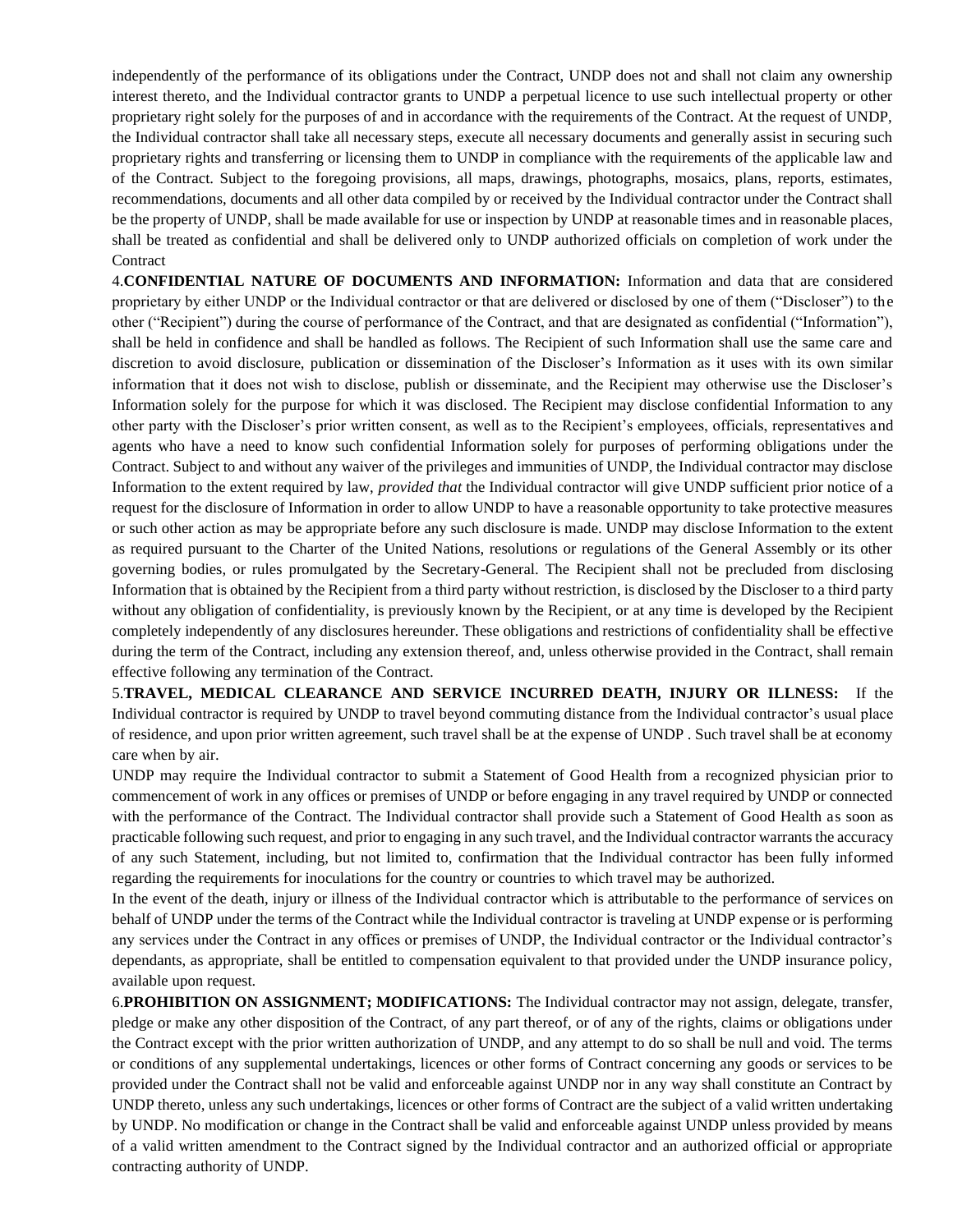7.**SUBCONTRACTORS:** In the event that the Individual contractor requires the services of subcontractors to perform any obligations under the Contract, the Individual contractor shall obtain the prior written approval of UNDP for any such subcontractors. UNDP may, in its sole discretion, reject any proposed subcontractor or require such subcontractor's removal without having to give any justification therefore, and such rejection shall not entitle the Individual contractor to claim any delays in the performance, or to assert any excuses for the non-performance, of any of its obligations under the Contract. The Individual contractor shall be solely responsible for all services and obligations performed by its subcontractors. The terms of any subcontract shall be subject to, and shall be construed in a manner that is fully in accordance with, all of the terms and conditions of the Contract.

8.**USE OF NAME, EMBLEM OR OFFICIAL SEAL OF THE UNITED NATIONS**: The Individual contractor shall not advertise or otherwise make public for purposes of commercial advantage or goodwill that it has a contractual relationship with UNDP, nor shall the Individual contractor, in any manner whatsoever, use the name, emblem or official seal of UNDP, or any abbreviation of the name of UNDP, in connection with its business or otherwise without the written permission of UNDP.

9.**INDEMNIFICATION**: The Individual contractor shall indemnify, defend, and hold and save harmless UNDP, and its officials, agents and employees, from and against all suits, proceedings, claims, demands, losses and liability of any kind or nature, including, but not limited to, all litigation costs and expenses, attorney's fees, settlement payments and damages, based on, arising from, or relating to: (a) allegations or claims that the use by UNDP of any patented device, any copyrighted material or any other goods or services provided to UNDP for its use under the terms of the Contract, in whole or in part, separately or in combination, constitutes an infringement of any patent, copyright, trademark or other intellectual property right of any third party; or (b) any acts or omissions of the Individual contractor , or of any subcontractor or anyone directly or indirectly employed by them in the performance of the Contract, which give rise to legal liability to anyone not a party to the Contract, including, without limitation, claims and liability in the nature of a claim for workers' compensation.

10.**INSURANCE**: The Individual contractor shall pay UNDP promptly for all loss, destruction or damage to the property of UNDP caused by the Individual contractor, or of any subcontractor, or anyone directly or indirectly employed by them in the performance of the Contract. The Individual contractor shall be solely responsible for taking out and for maintaining adequate insurance required to meet any of its obligations under the Contract, as well as for arranging, at the Individual contractor 's sole expense, such life, health and other forms of insurance as the Individual contractor may consider to be appropriate to cover the period during which the Individual contractor provides services under the Contract. The Individual contractor acknowledges and agrees that none of the insurance arrangements the Individual contractor may make shall, in any way, be construed to limit the Individual contractor's liability arising under or relating to the Contract.

11.**ENCUMBRANCES AND LIENS:** The Individual contractor shall not cause or permit any lien, attachment or other encumbrance by any person to be placed on file or to remain on file in any public office or on file with UNDP against any monies due to the Individual contractor or to become due for any work donor or against any goods supplied or materials furnished under the Contract, or by reason of any other claim or demand against the Individual contractor.

12.**FORCE MAJEURE; OTHER CHANGES IN CONDITIONS:** In the event of and as soon as possible after the occurrence of any cause constituting *force majeure*, the Individual contractor shall give notice and full particulars in writing to UNDP of such occurrence or cause if the Individual contractor is thereby rendered unable, wholly or in part, to perform its obligations and meet its responsibilities under the Contract. The Individual contractor shall also notify UNDP of any other changes in conditions or the occurrence of any event, which interferes or threatens to interfere with its performance of the Contract. Not more than fifteen (15) days following the provision of such notice of *force majeure* or other changes in conditions or occurrence, the Individual contractor shall also submit a statement to UNDP of estimated expenditures that will likely be

incurred for the duration of the change in conditions or the event. On receipt of the notice or notices required hereunder, UNDP shall take such action as it considers, in its sole discretion, to be appropriate or necessary in the circumstances, including the granting to the Individual contractor of a reasonable extension of time in which to perform any obligations under the Contract. In the event of and as soon as possible after the occurrence of any cause constituting *force majeure*, the Individual contractor shall give notice and full particulars in writing to UNDP of such occurrence or cause if the Individual contractor is thereby rendered unable, wholly or in part, to perform its obligations and meet its responsibilities under the Contract. The Individual contractor shall also notify UNDP of any other changes in conditions or the occurrence of any event, which interferes or threatens to interfere with its performance of the Contract. Not more than fifteen (15) days following the provision of such notice of *force majeure* or other changes in conditions or occurrence, the Individual contractor shall also submit a statement to UNDP of estimated expenditures that will likely be incurred for the duration of the change in conditions or the event. On receipt of the notice or notices required hereunder, UNDP shall take such action as it considers, in its sole discretion, to be appropriate or necessary in the circumstances, including the granting to the Individual contractor of a reasonable extension of time in which to perform any obligations under the Contract.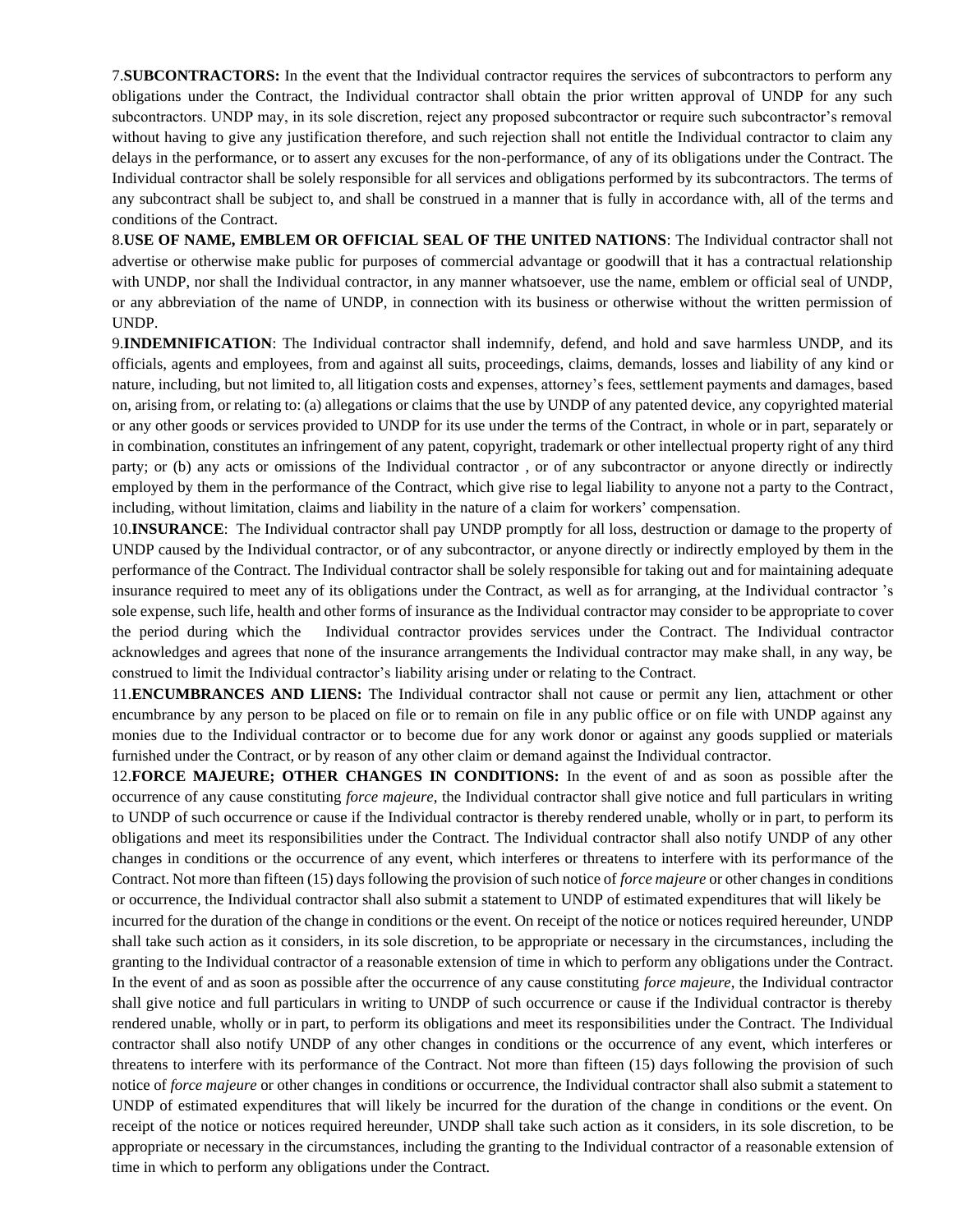*Force majeure* as used herein means any unforeseeable and irresistible act of nature, any act of war (whether declared or not), invasion, revolution, insurrection, or any other acts of a similar nature or force, *provided that* such acts arise from causes beyond the control and without the fault or negligence of the Individual contractor. The Individual contractor acknowledges and agrees that, with respect to any obligations under the Contract that the Individual contractor must perform in or for any areas in which UNDP is engaged in, preparing to engage in, or disengaging from any peacekeeping, humanitarian or similar operations, any delay or failure to perform such obligations arising from or relating to harsh conditions within such areas or to any incidents of civil unrest occurring in such areas shall not, in and of itself, constitute *force majeure* under the Contract

13.**TERMINATION**: Either party may terminate the Contract, in whole or in part, upon giving written notice to the other party. The period of notice shall be five (5) days in the case of Contracts for a total period of less than two (2) months and fourteen (14) days in the case of contracts for a longer period. The initiation of conciliation or arbitral proceedings, as provided below, shall not be deemed to be a "cause" for or otherwise to be in itself a termination of the Contract. UNDP may, without prejudice to any other right or remedy available to it, terminate the Contract forthwith in the event that: (a) the Individual contractor is adjudged bankrupt, or is liquidated, or becomes insolvent, applies for moratorium or stay on any payment or repayment obligations, or applies to be declared insolvent; (b) the Individual contractor is granted a moratorium or a stay or is declared insolvent; the Individual contractor makes an assignment for the benefit of one or more of its creditors; (c) a Receiver is appointed on account of the insolvency of the Individual contractor ; (d) the Individual contractor offers a settlement in lieu of bankruptcy or receivership; or (e) UNDP reasonably determines that the Individual contractor has become subject to a materially adverse change in its financial condition that threatens to endanger or otherwise substantially affect the ability of the Individual contractor to perform any of its obligations under the Contract.

In the event of any termination of the Contract, upon receipt of notice of termination by UNDP, the Individual contractor shall, except as may be directed by UNDP in the notice of termination or otherwise in writing: (a) take immediate steps to bring the performance of any obligations under the Contract to a close in a prompt and orderly manner, and in doing so, reduce expenses to a minimum; (b) refrain from undertaking any further or additional commitments under the Contract as of and following the date of receipt of such notice; (c) deliver all completed or partially completed plans, drawings, information and other property that, if the Contract had been completed, would be required to be furnished to UNDP thereunder; (d) complete performance of the work not terminated; and (e) take any other action that may be necessary, or that UNDP may direct in writing, for the protection and preservation of any property, whether tangible or intangible, related to the Contract that is in the possession of the Individual contractor and in which UNDP has or may be reasonably expected to acquire an interest.

In the event of any termination of the Contract, UNDP shall only be liable to pay the Individual contractor compensation on a pro rata basis for no more than the actual amount of work performed to the satisfaction of UNDP in accordance with the requirements of the Contract. Additional costs incurred by UNDP resulting from the termination of the Contract by the Individual contractor may be withheld from any amount otherwise due to the Individual contractor from UNDP..

14.**NON-EXCLUSIVITY**: UNDP shall have no obligation respecting, and no limitations on, its right to obtain goods of the same kind, quality and quantity, or to obtain any services of the kind described in the Contract, from any other source at any time.

15.**TAXATION:** Article II, section 7, of the Convention on the Privileges and Immunities of the United Nations provides, *inter alia*, that the United Nations, including its subsidiary organs, is exempt from all direct taxes, except charges for public utility services, and is exempt from customs restrictions, duties and charges of a similar nature in respect of articles imported or exported for its official use. In the event any governmental authority refuses to recognize the exemptions of the United Nations from such taxes, restrictions, duties or charges, the Individual contractor shall immediately consult with UNDP to determine a mutually acceptable procedure. UNDP shall have no liability for taxes, duties or other similar charges payable by the Individual contractor in respect of any amounts paid to the Individual contractor under this Contract, and the Individual contractor acknowledges that UNDP will not issue any statements of earnings to the Individual contractor in respect of any such payments.

#### 16.**AUDITS AND INVESTIGATIONS**:

Each invoice paid by UNDP shall be subject to a post-payment audit by auditors, whether internal or external, of UNDP or by other authorized and qualified agents of UNDP at any time during the term of the Contract and for a period of two (2) years following the expiration or prior termination of the Contract. UNDP shall be entitled to a refund from the Individual contractor for any amounts shown by such audits to have been paid by UNDP other than in accordance with the terms and conditions of the Contract.

The Individual contractor acknowledges and agrees that, from time to time, UNDP may conduct investigations relating to any aspect of the Contract or the award thereof, the obligations performed under the Contract, and the operations of the Individual contractor generally relating to performance of the Contract. The right of UNDP to conduct an investigation and the Individual contractor's obligation to comply with such an investigation shall not lapse upon expiration or prior termination of the Contract.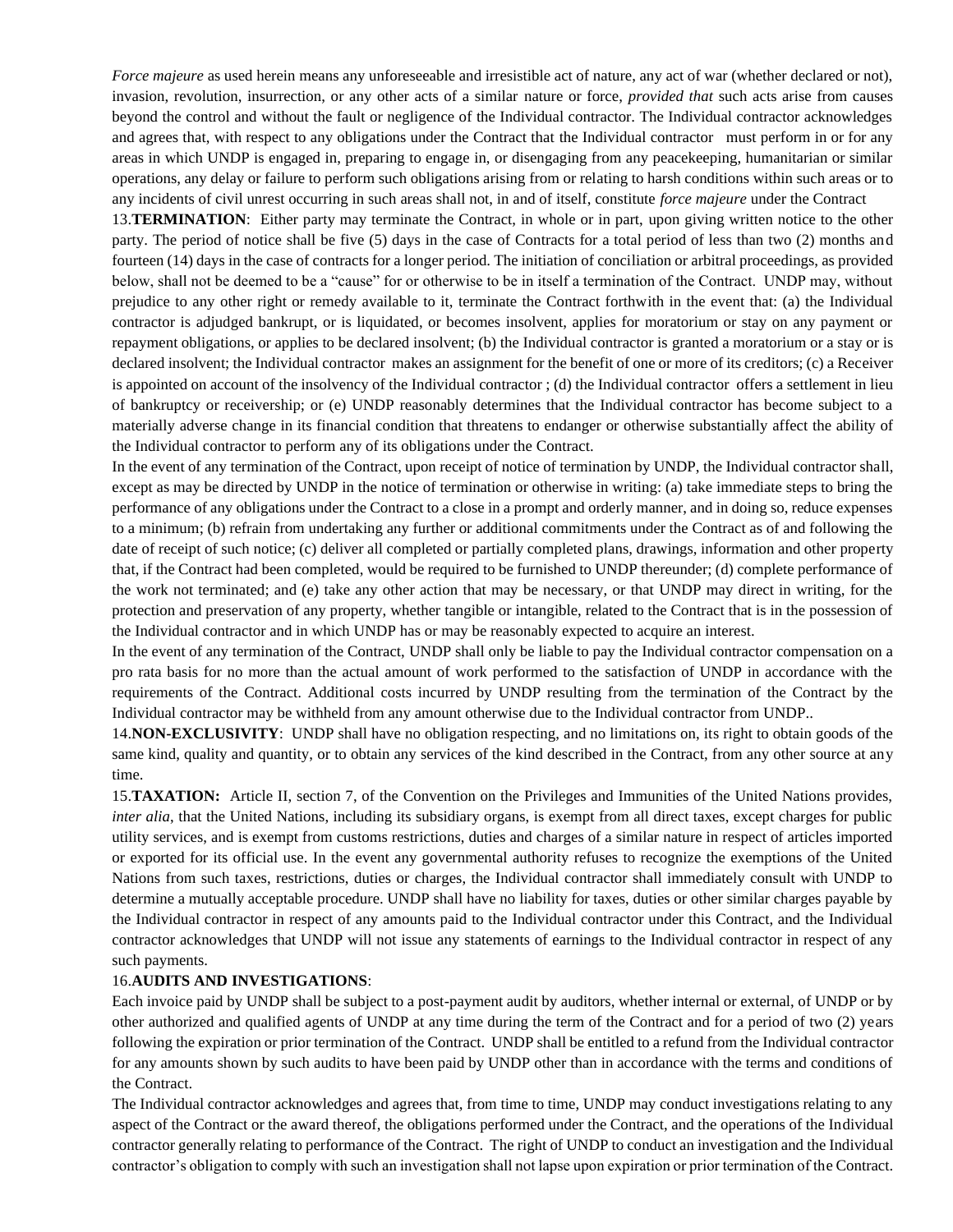The Individual contractor shall provide its full and timely cooperation with any such inspections, post-payment audits or investigations. Such cooperation shall include, but shall not be limited to, the Individual contractor's obligation to make available its personnel and any relevant documentation for such purposes at reasonable times and on reasonable conditions and to grant to UNDP access to the Individual contractor's premises at reasonable times and on reasonable conditions in connection with such access to the Individual contractor's personnel and relevant documentation. The Individual contractor shall require its agents, including, but not limited to, the Individual contractor's attorneys, accountants or other advisers, to reasonably cooperate with any inspections, post-payment audits or investigations carried out by UNDP hereunder.

#### 17.**SETTLEMENT OF DISPUTES**:

**AMICABLE SETTLEMENT**: UNDP and the Individual contractor shall use their best efforts to amicably settle any dispute, controversy or claim arising out of the Contract or the breach, termination or invalidity thereof. Where the parties wish to seek such an amicable settlement through conciliation, the conciliation shall take place in accordance with the Conciliation Rules then obtaining of the United Nations Commission on International Trade Law ("UNCITRAL"), or according to such other procedure as may be agreed between the parties in writing.

**ARBITRATION**: Any dispute, controversy or claim between the parties arising out of the Contract, or the breach, termination, or invalidity thereof, unless settled amicably, as provided above, shall be referred by either of the parties to arbitration in accordance with the UNCITRAL Arbitration Rules then obtaining. The decisions of the arbitral tribunal shall be based on general principles of international commercial law. For all evidentiary questions, the arbitral tribunal shall be guided by the Supplementary Rules Governing the Presentation and Reception of Evidence in International Commercial Arbitration of the International Bar Association, 28 May 1983 edition. The arbitral tribunal shall be empowered to order the return or destruction of goods or any property, whether tangible or intangible, or of any confidential information provided under the Contract, order the termination of the Contract, or order that any other protective measures be taken with respect to the goods, services or any other property, whether tangible or intangible, or of any confidential information provided under the Contract, as appropriate, all in accordance with the authority of the arbitral tribunal pursuant to Article 26 ("Interim Measures of Protection") and Article 32 ("Form and Effect of the Award") of the UNCITRAL Arbitration Rules. The arbitral tribunal shall have no authority to award punitive damages. In addition, unless otherwise expressly provided in the Contract, the arbitral tribunal shall have no authority to award interest in excess of the London Inter-Bank Offered Rate ("LIBOR") then prevailing, and any such interest shall be simple interest only. The parties shall be bound by any arbitration award rendered as a result of such arbitration as the final adjudication of any such dispute, controversy or claim.

18.**PRIVILEGES AND IMMUNITIES**: Nothing in or relating to the Contract shall be deemed a waiver, express or implied, of any of the privileges and immunities of the United Nations, including its subsidiary organs.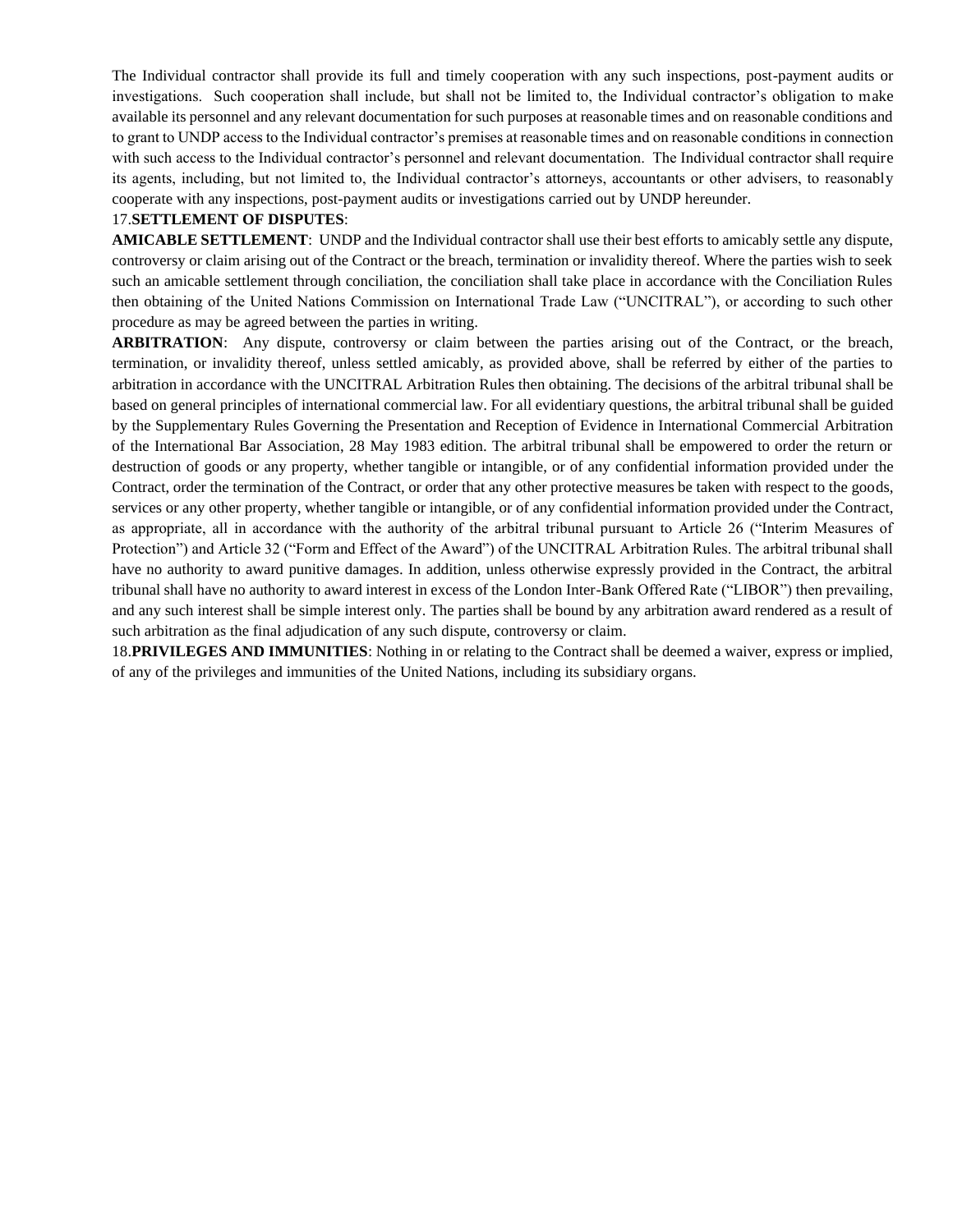## **ANNEX 4**

## **UNITED NATIONS DEVELOPMENT PROGRAMME**

#### **Contract for the services of an Individual Contractor**



### **No. IC/2021/\_\_**

This Individual Contract is entered into on **\_\_\_\_\_** between the United Nations Development Programme (hereinafter referred to as "UNDP") and **\_\_\_\_\_\_** (hereinafter referred to as "the Individual Contractor") whose address is **\_\_\_\_\_\_\_\_\_\_\_**.

WHEREAS UNDP desires to engage the services of the Individual Contractor on the terms and conditions hereinafter set forth, and:

WHEREAS the Individual Contractor is ready and willing to accept this Contract with UNDP on the said terms and conditions,

NOW, THEREFORE, the Parties hereby agree as follows:

#### **1. Nature of services**

The Individual Contractor shall perform the services as described in the Terms of References which form an integral part of this Contract and are attached hereto as *Annex I* in the following Duty Station(s): **\_\_\_\_\_\_\_\_**.

#### **2. Duration**

This Individual Contract shall commence on **\_\_\_\_\_\_\_\_\_**, and shall expire upon satisfactory completion of the services described in the Terms of Reference mentioned above, but not later than **.** unless sooner terminated in accordance with the terms of this Contract. This Contract is subject to the General Conditions of Contract for Individual contractors which are available on UNDP website at www.undp.org/procurement and are attached hereto as *Annex II.*

#### **3. Consideration**

As full consideration for the services performed by the Individual Contractor under the terms of this Contract, including, unless otherwise specified, his/her travel to and from the Duty Station(s), any other travel required in the fulfillment of the Terms of Reference in Annex I, and living expenses in the Duty Station(s), UNDP shall pay the Individual Contractor a total of **\_\_\_\_\_\_\_\_\_** in accordance with the table set forth below. Payments shall be made following certification by UNDP that the services related to each Deliverable, as described below, have been satisfactorily performed and the Deliverables have been achieved by or before the due dates specified below, if any.

| <b>DELIVERABLE</b> | <b>DUE</b><br><b>DATE</b> | <b>AMOUNT IN</b><br><b>TJS</b> |
|--------------------|---------------------------|--------------------------------|
|                    |                           |                                |
|                    |                           |                                |

If unforeseen travel outside the Duty Station not required by the Terms of Reference is requested by UNDP, and upon prior written agreement, such travel shall be at UNDP's expense and the Individual Contractor shall receive a *per diem* not to exceed United Nations daily subsistence allowance rate in such other location(s).